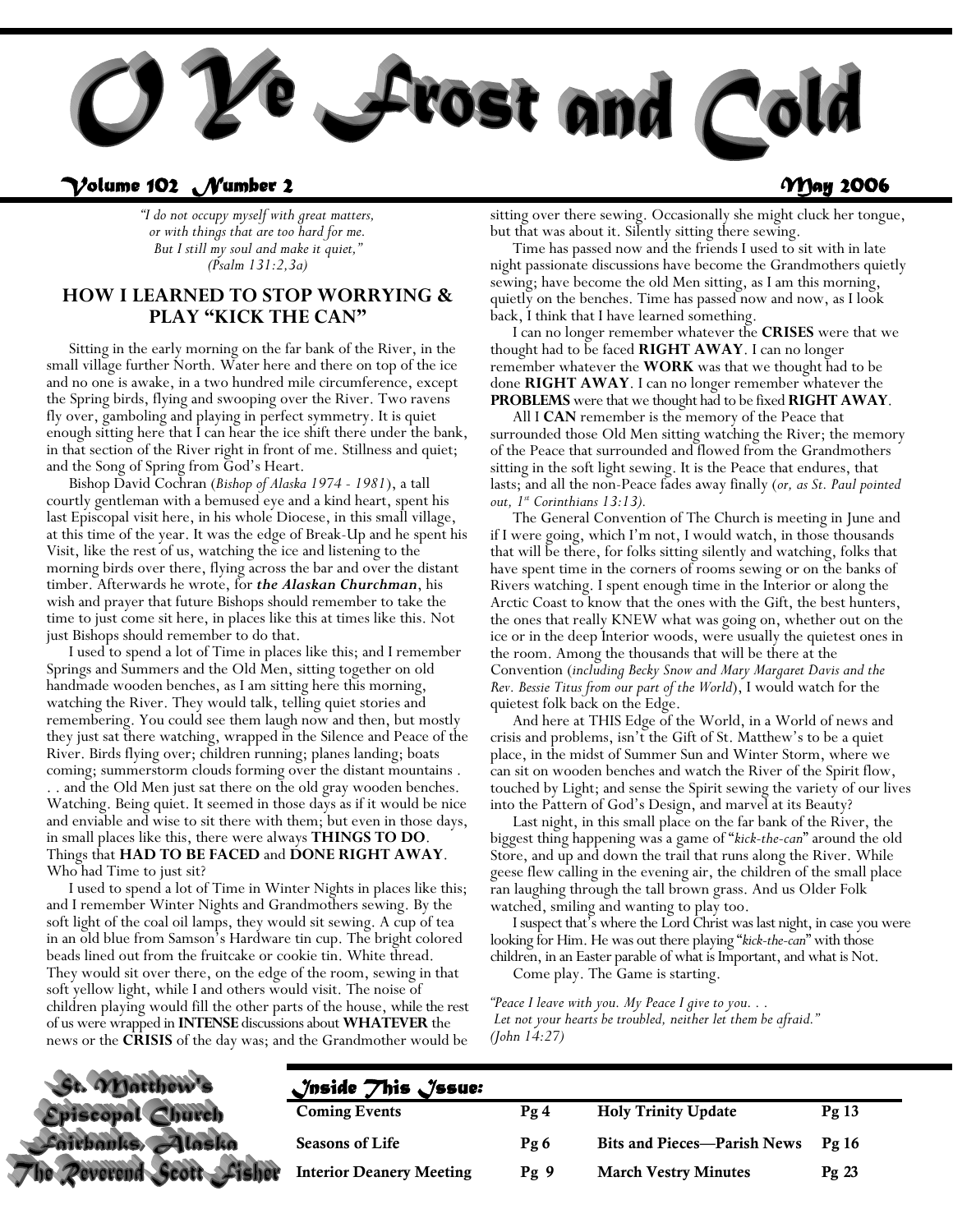



We're sitting outside and ............it's snowing. The days are getting lighter, but it's still snowing. It's Easter, but it's still snowing. We're sitting outside watching the People of God walk by, carrying the crosses of Lent; singing the songs of Easter; watching the geese come back; watching the River and its ice. And we overhear, as they pass by.........

### **I want to see that in the NEXT Newsletter: how a Vestry Hit Squad is going to be sent out.**

We came by just to smile! We're in LOVE!

**I told her, "***Now that he's gone, it'll be different. You'll have no fun. NOTHING will be fun anymore***."** 

It took 6 weeks for the mail to bring it from Denali Way to out here on Rosie Creek.

### **. . . so I just praise God, I just Praise God for ALL of my children and grandchildren.**

Today is going to be like the 13th stanza of Wallace Stevens's "13 ways of looking at a Blackbird": "*It was evening all afternoon. /It was snowing/And it was going to snow.*" That's my favorite poem.

### **I'm just a Prisoner of Love.**

Hi. I just called to let you all know that I'm out of the Hospital now and I'm back and I'm going Home today. And I just wanted to thank everybody for their prayers. I'm still kiiiiiiiiiiicking!

**This year, this year I want to go out to The Lakes. I miss it out there.** 

Oh I hate this Time of Year - Lent. It gets so gloomy in Church.

**I LOVE this time of year. Lent reminds me of how much God loves ME.** 

## *DEADLINE: JUNE 30th*

## **\$2,292.90 WOULD LIKE TO BE GIVEN AWAY**



The St. Matthew's Endowment Board, as in previous

years, reminds everyone that the Deadline for applying for Endowment Board Grants is the close of the business day on **Friday, June 30th**. The Board has, as they announced at the January Annual Meeting, \$2292.90 to distribute in grant monies this year. Endowment Board grants are accepted for projects that *"enhance the worship, ministry, and mission outreach of St. Matthew's. Grants cannot be used for the general operating budget of St. Matthew's".*

 Endowment Board Grants are a chance to dream. In previous years, grants have covered everything from tuition and books for Fr. Stephen Matthew studying for ministry, to helping re-furnish the Farthing Cross in Nenana; from helping folks travel to a Prayer Workshop in Seattle, to a beginning step towards setting up a Recovery Camp; from bringing an Advent Guest Speaker to St. Matthew's, to contributions to the Food Bank and Young Life; from helping begin the St. Matthew's Website, to beginning work on the St. Matthew's Directory. And more. Endowment Board grants helped purchase the neighboring Bonnifield property last year.

 Dream a little. Application grant forms are available from the Church Office, or the Endowment Board.

## **An Anonymous Story from the Congregation:**

## **SPRING CAMP on the KOYUKUK: A 4 YEAR OLD LEARNS about PRAYER**

I have a short story for you. My mother told me a story recently about me when I was about 4 years old. When she told me this story I remembered the incident pretty clearly. My parents raised my brother and two sisters and me in year round camps. When I was 4 years old we arrived at a camp where we were going to stay for the spring. It was near a lake in South Fork of the Koyukuk River. There was snow on the ground so we arrived in our camp in a sled. My parents set up the canvas tent and dad left camp with the dog team early in the day. Mom said she was in the tent and she heard us playing outside in the sun behind the tent. Then my siblings began talking about how nice it would be if dad got a moose. They talked about how good it would be to cook moose meat over the camp fire. We were all talking and I said "I know I'll say a prayer so dad will get a moose." So mom said I knelt in the snow and said a prayer. Just as I was ending my prayer a camp robber flew over me and swooped down so I said

"...and camp robber too" in our language. My siblings laughed so hard at me because I prayed that dad will get a camp robber. Later that day when dad got back to camp he brought home a moose. I remember feeling so proud because my prayer was answered. That's my spring camp story.

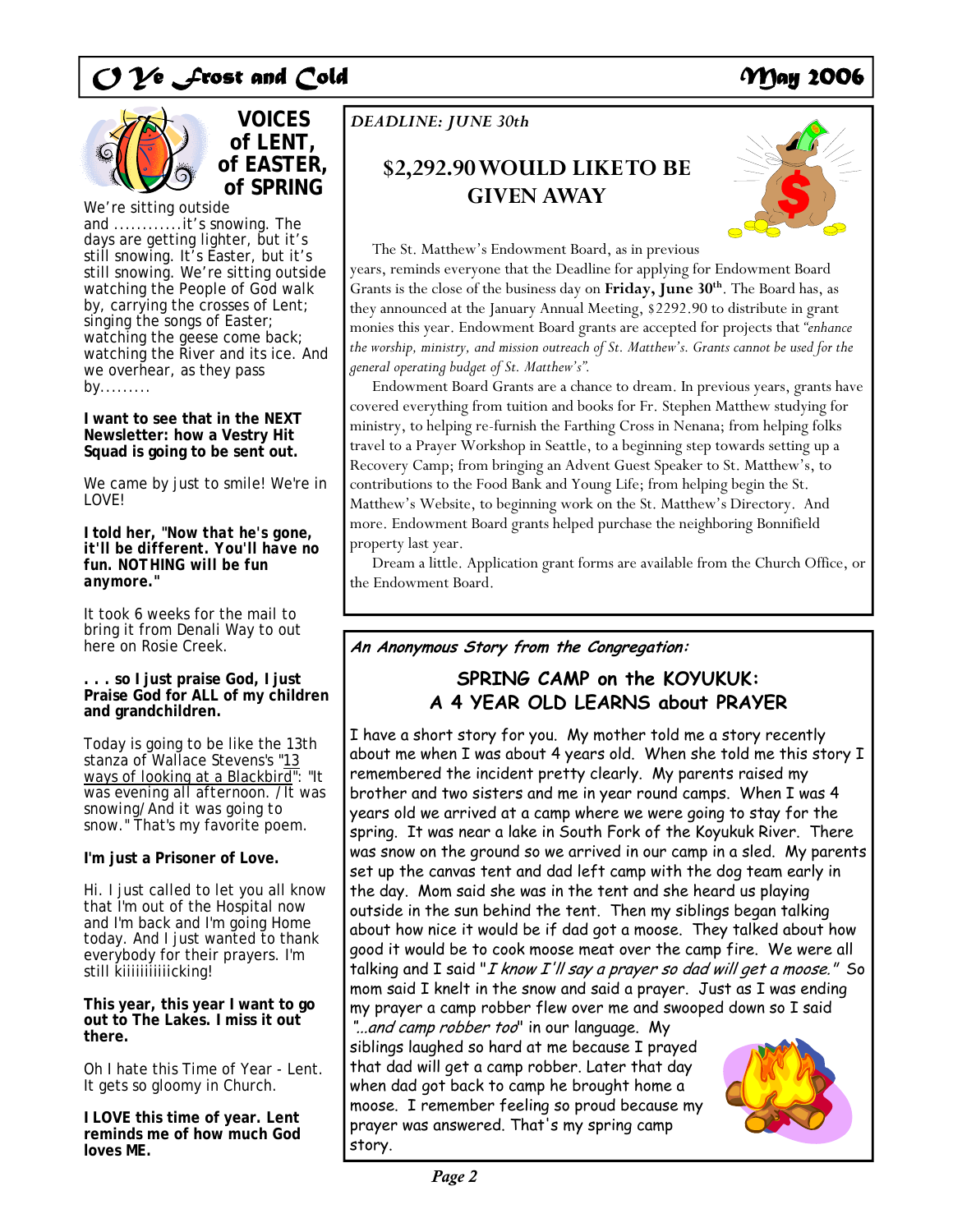

# **HOCKEY FANS Spring Voices**

St. Matthew's would like to congratulate Darcy Peter for her contributions to the success of her hockey team!

For the 2005-2006 hockey season, Darcy played defense for the Fairbanks Amateur Hockey Association's Squirt C House League on the "Play It Again Sports" team. Her team wrapped up the season by winning the local March playoffs in Fairbanks and going on to play in

the 2006 Alaska State Tournament in Eagle River.

Darcy is the daughter of Johnny Peter Jr. of Ft. Yukon and Valorie Adams-Gowan of Beaver. Her grandparents are Johnny Sr. & Suzie Peter and Clifford Sr. & Babe Adams.

Her Godparents are Shane Fisher, Colette Wiehl, and Dawn Fields.

Darcy's love of hockey is contagious and wonderful. Her enjoyment of the sport brings her much happiness as well as pride.

Way to go Darcy! Congratulations on making it to State!

That's the first time I've been to an Ash Wednesday service and you know what? Lent doesn't make any sense without that service.

**Do YOU FEEL that God is involved in YOUR Life personally; not like electricity? How do you KNOW?** 

Actually, I know a lot of marriages that have broken up over broccoli

**I HAVE to tell you something funny that happened at Church on Sunday, but you have to PROMISE NOT to PUT IT in the Newsletter.** 

… got over 80 lynx so far, but he hustles.

**Even though we're people of faith and prayer, grieving is hard, isn't it?** 

...was in a confirmation class in Chalkyitsik, and Albert Tritt was teaching it. He told us the church doors are always unlocked, opening and closing - so we can always go in, anybody can go in. And when we go in, we leave all of our, our bad, uh, spirit. And when we leave, we take with us That Good Spirit out into the world.

| <b>ST. MATTHEW'S CHURCH</b>                                                                           |                                           |                          |                                                           |
|-------------------------------------------------------------------------------------------------------|-------------------------------------------|--------------------------|-----------------------------------------------------------|
| <b>RECTOR</b>                                                                                         | The Rev. Scott Fisher 456-5235            |                          |                                                           |
|                                                                                                       |                                           | <b>SEXTON</b>            |                                                           |
| <b>PRIESTS</b>                                                                                        | The Rev. Steve Matthew. . 488-9076        | <b>ORGANISTS</b>         | Mary Ellen Koeller. 452-6039                              |
|                                                                                                       | The Rev. John Holz 456-3583               |                          | Laura Vines 452-4565                                      |
| <b>DEACONS</b>                                                                                        | The Rev. Bella Jean Savino 456-1503       | <b>CHOIR DIRECTOR</b>    | Elaine Jacobson 479-2472                                  |
|                                                                                                       | The Rev. Montie Slusher 474-4570          | <b>ALTAR GUILD</b>       | Mary Johnston. 455-7245                                   |
| <b>SENIOR WARDEN</b>                                                                                  | Bruce Gadwah 457-7129                     |                          | Cathy Giacomazzi 479-7736                                 |
| <b>IUNIOR WARDEN</b>                                                                                  | Tom Marsh 458-0223                        | <b>SUNDAY SCHOOL</b>     | Roxy Wright Freedle. 455-9300                             |
| <b>CLERK</b>                                                                                          | Cathy Davis 479-2626                      | <b>HEALTH MINISTRY</b>   | Charlotte Perotti 457-1332                                |
| <b>VESTRY</b>                                                                                         | Julia Cockerille 474-2105                 | <b>ENDOWMENT BOARD</b>   | Martha Thomas, Chair 455-6612                             |
|                                                                                                       | Linda Demientieff. 451-6601               | <b>WEB GARDENER</b>      | Darrel Zuke<br>488-6073                                   |
|                                                                                                       | Gregg Eschright 457-1794                  | <b>NEWSLETTER EDITOR</b> | Maggie Castellini 479-5444                                |
|                                                                                                       | Teresa Moore 374-8382                     | SPIRITUAL DIRECTION      | Mary Margaret Davis 457-2865                              |
|                                                                                                       | Marjorie Grunin 451-1981                  |                          | <b>UNITED THANK OFFERING Helen Howard.</b> 488-2314       |
|                                                                                                       | Darrel Zuke. 488-6073                     |                          | DAUGHTERS OF THE KING The Rev. Bella Jean Savino 456-1503 |
|                                                                                                       | PARISH TREASURER Carolyn Nethken 457-3304 | <b>TREE-CLIMBING</b>     | Luke Castellini                                           |
| <b>PARISH</b><br><b>ADMINISTRATOR</b>                                                                 | Hilary Freeman 457-4820                   | <b>MINISTERS</b>         | $YOU$ US !!!                                              |
| Office Hours: Monday through Friday 9:00 AM - 4:00 PM                                                 |                                           |                          |                                                           |
|                                                                                                       | Phone#456-5235 FAX#: 456-2934             |                          |                                                           |
| e-mail: sfisher@mosquitonet.com<br>Website: stmatthewschurch.org<br>Diocesan Website: episcopalak.org |                                           |                          |                                                           |
|                                                                                                       |                                           |                          |                                                           |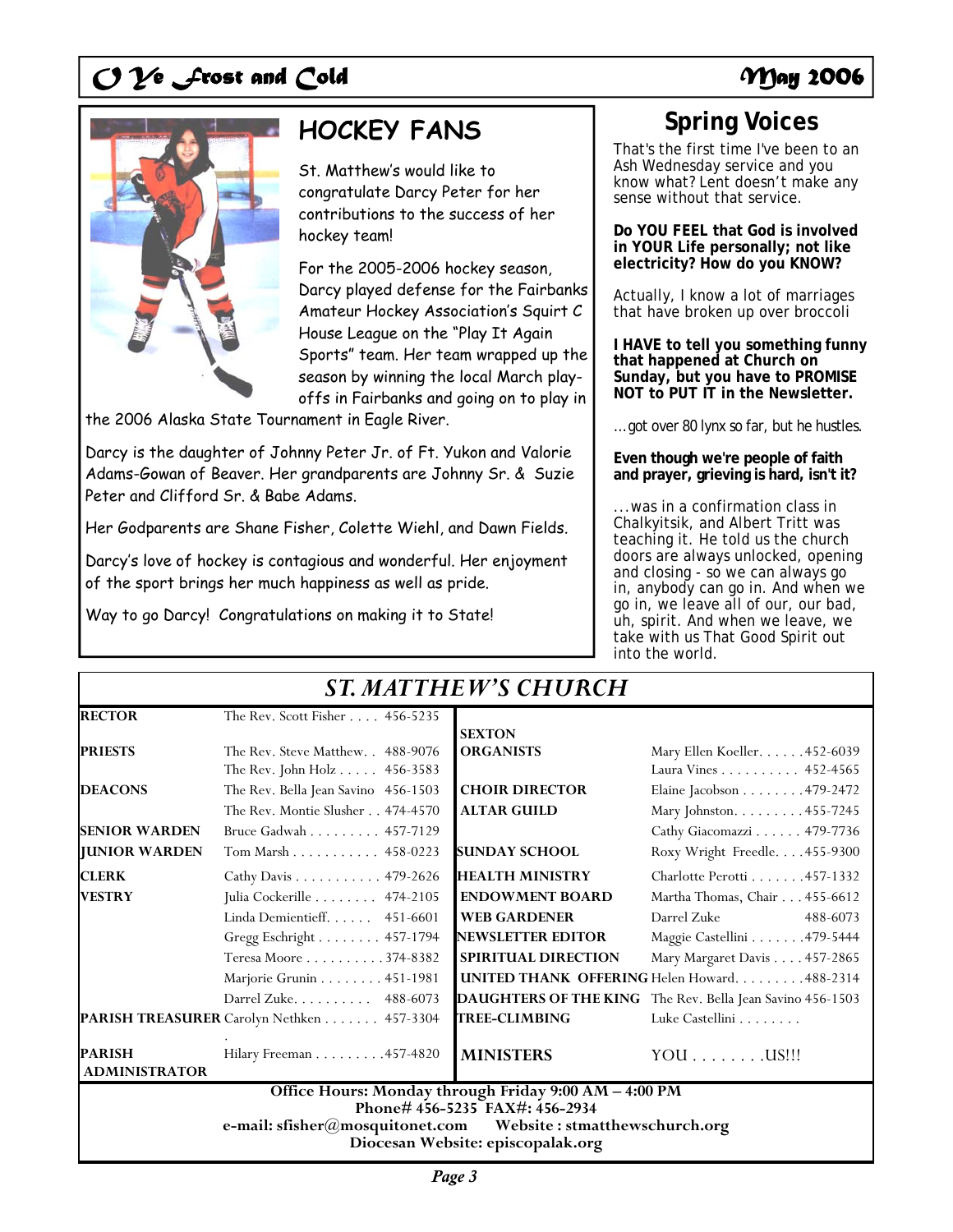The Elders talk, they talk over our way about the way the weather is shifting. It's not the same as it used to be. It used to be, in a white-out, when we were caught in a white-out, we could always tell by the ridges which way, because the winds always come from the same way. But the winds aren't the same now; they've changed. We can't rely on them anymore. And that creates, is creating a feeling of, a feeling of instability.

### **"Excuse me, but I'm kind of new to the Episcopal Church -- could you tell me where the accordions go?" "***Right next to the bagpipes***."**

He's a pretty impressive guy. We were talking the other day and he told me how sometimes you just have to have faith. There was a time when he was trying to cross the street down here in Anchorage and there was lots of traffic. Lots. Finally he just stepped out there and was doing okay. Then all of a sudden there was a semi coming right towards him. And the truck........just passed right through him. That's what he's like.

### **......said to him, "***Why is your Baptist God so angry? I believe in a God who is Silence, and who gives me opportunities.***"**

. .. told me, "*My people never come visit anymore; nobody come around. And they'll do the same to you. But just pray for them and love them; pray for them and love them. Even if you don't have anybody, you always have Jesus."* 

**. . . said to me, with TEARS, "***and now she won't even talk to me***". And I told her, "***Pray for her. Just pray for her Sister. That's all you can do."* 

It's a long-distance marriage. He lives in Rio, in Brazil; and I live in Salt Lake City.

**I was 5 years old when we left. That was 1942. This is the first time I've been back? What do I remember about Fairbanks? Blackouts. I remember the Blackouts because of the War.** 

## **Spring Voices A BEGINNING CHRONOLOGICAL COMPENDIUM of COMING EVENTS**

|                                  | Saturday, May 13 <sup>th</sup> St. Matthew's Rummage Sale & Barbecue                              |
|----------------------------------|---------------------------------------------------------------------------------------------------|
|                                  | Sunday, May 14 <sup>th</sup> Mother's Day, and UAF Graduation                                     |
|                                  |                                                                                                   |
|                                  | new building, volunteers sought                                                                   |
|                                  | Tuesday, May 16 <sup>th</sup> Closing Education for Ministry                                      |
|                                  | Eucharist & Celebration                                                                           |
|                                  | Wednesday, May 17 <sup>th</sup> West Valley High School Graduation                                |
|                                  | Thursday, May 18thNorth Pole High School Graduation                                               |
|                                  |                                                                                                   |
|                                  |                                                                                                   |
|                                  |                                                                                                   |
|                                  | Thursday, May 25 <sup>th</sup> Bishop MacDonald visits for Feast of                               |
|                                  | Ascension Eucharist, with Confirmations                                                           |
|                                  | (covered dish at 5:30PM, Eucharist at 7PM)                                                        |
|                                  | Thursday, June 1stInterior Deanery Begins at St. Matthew's                                        |
|                                  | Sunday, June 4 <sup>th</sup> Feast of Pentecost Celebration, one service                          |
|                                  | at 10AM (probably OUTDOORS).                                                                      |
|                                  | Sunday, June 4 <sup>th</sup> Summer Welcoming Barbecue &                                          |
|                                  | Picnic following the Service                                                                      |
|                                  | Monday, June $5^{\rm th}.\dots.\dots.\dots.\dots.\dots.\dots.$ Denakkanaaga Begins in Koyukuk     |
|                                  | Wednesday, June 7 <sup>th</sup> Archdeacon Stuck, Walter Harper, etc                              |
|                                  | reach Summit of Denali (1913)                                                                     |
|                                  |                                                                                                   |
|                                  |                                                                                                   |
|                                  | Tuesday, June 13 <sup>th</sup> Diocesan Camp in Wasilla Begins (thru June 18 <sup>th</sup> )      |
|                                  |                                                                                                   |
|                                  | Begins in Columbus, Ohio (thru June 21)                                                           |
|                                  |                                                                                                   |
|                                  | Wednesday, June 21 <sup>st</sup> Summer Solstice & Midnight Sun                                   |
|                                  | Eucharist on Eagle Summit                                                                         |
|                                  | Saturday, June 24 <sup>th</sup> Doyon Limited Yukon 800 Boat Race                                 |
|                                  |                                                                                                   |
|                                  | Manley Hot Springs Begins (thru July $2^{nd}$ )                                                   |
|                                  | Friday, June $30^{\rm th}.\dots.\dots.\dots.\dots.\dots.\dots.\dots.\dots$ Endowment Board Grants |
|                                  | <b>Applications Deadline</b>                                                                      |
|                                  |                                                                                                   |
|                                  |                                                                                                   |
|                                  | Manley Hot Springs Begins (thru July 14th)                                                        |
|                                  | Wednesday, July 19thGolden Days Begins in Fairbanks                                               |
|                                  | Wednesday, July 19 <sup>th</sup> World Eskimo-Indian Olympics Begin                               |
|                                  |                                                                                                   |
|                                  | Inter-tribal Powwow Begins                                                                        |
|                                  | Saturday, July 22 <sup>nd</sup> BOOYAH, and the Golden Days Parade                                |
|                                  |                                                                                                   |
|                                  | Manley Hot Springs Begins (thru July 29 <sup>th</sup> )                                           |
| Plus a few weddings now and then | Friday, August 4 <sup>th</sup> Tanana Valley State Fair Begins                                    |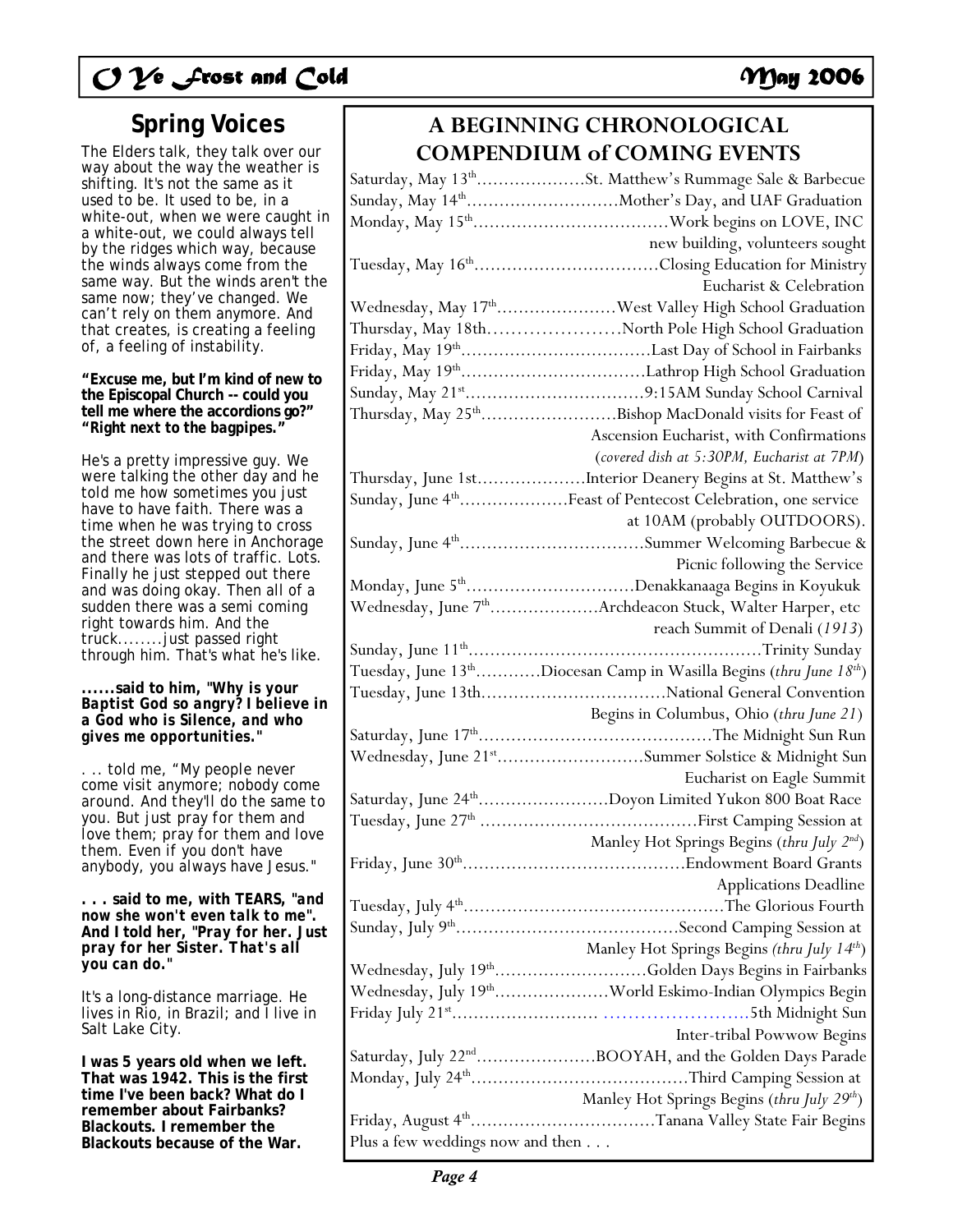## A LITANY of 2006 GRADUATES Spring Voices

"Creator of us all, as the Breath of Your Spirit calls the Night into the New Day, calls the Winter into Spring, and calls all of us towards You; so in the Season of Easter schools end for a Season and graduates sigh in accomplishment and thanksgiving,



and are called into a new Beginning. Behold all who are part of our lives, who are graduating this Spring, and bless them with grateful hearts, for all who have helped in this journey; skillful minds, to serve You in the days to come; a spirit of discernment, to know and use the gifts and skills that each uniquely brings; and the courage to face the future which You alone hold. As You walked on the Road to Emmaus with Your friends, so You have been with them each step of the Way, in the early mornings and long nights, and so You have promised to be with them always. Even as they are each a Sign of Your Blessing in our lives, so may Your Blessing continue with them. In thy Name, Lord Christ, we do pray. Amen."

**CEDAR ANDERSON** (West Valley High School, Fairbanks); **KIMBERLY ANSAKNOK** (University of Alaska-Fairbanks, Associates Degree, General Program); **BROOK BENDER** (West Valley High School, Fairbanks); **JASON BOYETTE** (West Valley High School, Fairbanks); **ERIC BRAUSER** (West Valley High School, Fairbanks); **BITTNER BROOKS** (Star of the North Charter School, North Pole, 8th Grade); **NADINE CARROLL** (Hutchinson High School, Fairbanks); **LUKE CASTELLINI** (Joy Elementary, Fairbanks); **ERIC CHANDLER** (West Valley High School, Fairbanks); **DANNY CHILDS**  ( North Pole High School, North Pole); **WHITNEY ROSE DEMIENTIEFF**  (West Valley High School, Fairbanks); **BESS EVANS** (West Valley High School, Fairbanks); **ALLYSON FISHER-SALMON** (Cruikshank School, Beaver, Kindergarten); **BILL FORSKO** (West Valley High School, Fairbanks); **DUNCAN FRASER** (West Valley High School, Fairbanks); **BRENDA HEWITT** (George Washington University, Washington, DC, Masters Degree in Political Science, Political Management); **SHIRLEY HOLMBERG** (University of Alaska-Fairbanks, Bachelor of Arts Degree in Rural Development); **HEATHER HOPKINS** (Lathrop High School, Fairbanks); **DANIELLE HUNTINGTON** (University Park Elementary School, Fairbanks, Kindergarten); **DEWAYN JAMES** (Tanana High School, Tanana); **AMBER JIMMIE** (Minto High School, Minto); **JAMIE JOHNSON** (Nordale Elementary School, Kindergarten); **BRANDON JOSEPH** (University Park School, Fairbanks, Kindergarten); **SOLANA LEE**  (Hutchinson High School, Fairbanks); **LISA LINNELL** (University of Alaska – Fairbanks; Associates Degree, Paralegal); **BRANDON MARCOTT**  (University of Alaska – Anchorage, Civil Engineering); **ANDY MERITT**  ( West Valley High School, Fairbanks); **PAUL MERITT** ( University of Alaska – Fairbanks, Teacher Certification Program); **KAREN LEIGH MOORE** (Lathrop High School, Fairbanks); **MELISSA NEWMAN** (Effie Kokrine Charter School, Fairbanks; 8th Grade); **TRAVIS NEWMAN (**Hunter Elementary, Fairbanks, 6th Grade); **THOMAS OATES** (West Valley High School, Fairbanks); **JULIE OLSON** (West Valley High School, Fairbanks); **JOHN ADAMS PARSONS** (Lathrop High School, Fairbanks); **ANDREW PEROTTI** (Lathrop High School, Fairbanks); **KAYLEE ROSE PHILLIPS** (Denali Elementary School, Kindergarten); **AMY PORT** (West Valley High School, Fairbanks); **CLAYTON SCHUSTER (**Monroe Catholic High School, Fairbanks); **SHANNON SISTO** (Mt. Edgecumbe High School, Sitka); **LISA THOMAS** ( University of Chicago, Masters in International Business); **MISTY THOMAS** (Fort Yukon High School, Ft. Yukon); **DAVID WIEHL** ( University of Alaska-Fairbanks, Bachelor of Arts in Business); **CHAYNN WINFREY (**Fairbanks Native Association Head Start); **DONALD** and **DUSTIN** (West Valley High School, Fairbanks).

I'd like to come back to St. Matthew's - it's my church! - but I can't. I've been to TOO MANY funerals there. It hurts too much.

**I've been here 50 years and this is just THE STRANGEST weather.**

He likes to fluff even more than you do!

**I gave up beer for Lent, but this is the kindof day that....** 

I gave up sugar for Lent, and I've done pretty good, well, except for wine. Is there sugar in wine?

**No, I didn't see it, but I gave up TV for Lent and.....** 

I tell you, I gave up the newspaper for Lent and I don't.......

**. . . so the Government was outlawing all the drums, you know; so the chief took all the drums over, across the border, for safekeeping they called it, to. . .** 

The Bishop is going to talk about The Windsor Report? How did we get tied up with Charles and Camilla?

**When I heard she was going to preach I had to be there. Every time she talks, it's like she's reading my soul.** 

Think of all the prayers that had been said in that place. Think of all the prayers.

**. . . and all that's left, when the windows blew out, is a picture of Bill W. and an AA pamphlet on the 12 steps.** *THAT* **seems significant.** 

The Fire Chief told me it was the first time all winter the wind hadn't been blowing. And if it had been blowing, they would have lost most of Juneau.

**....said to me, '***you know, you're the first preacher I ever met wearing carharts***.'** 

.....saw THAT BIG ANIMAL walking, with three cubs, and....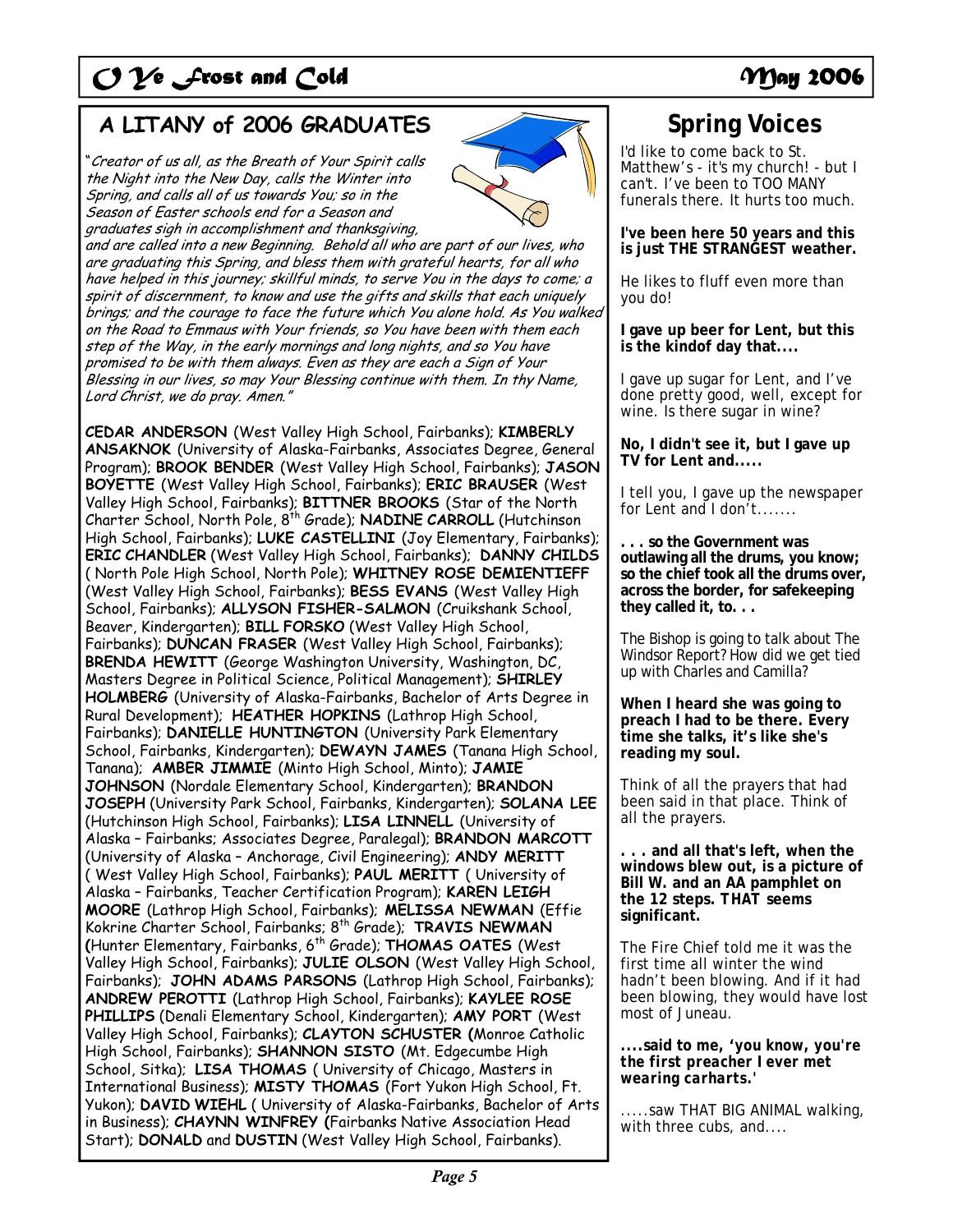## **Spring Voices**

**. . . and I remember going into Church, that Old Mission in Tanana, and there were just caskets all over. So many people had died. Flu I think. NO, it was measles. And it kept being like that. People kept dying.** 

...threw me out of the meeting because they said I wasn't an alcoholic, but I'm a crack addict and.....

**So I'll be leaving St. Matthew's, but.......** 

....been hooked on cocaine ever since.....

**I have NEVER seen such COLORFUL mold as I saw in my father's refrigerator last week.** 

They talk about, like we were living in a Pit or Hole when I was growing up; and all THIS - Western ways - has come along to help us. But we weren't living like that and it surprise me when Elders older than me say we were. We had EVERYTHING we needed from the Land. From the four Seasons. Even the coming of the first snow was exciting. This Stuff hasn't helped us.

**This is her weather, you know. That's what they say - the weather the day you're buried comes from your spirit. And this is the way she was - warm and loving.** 

....the hardest thing for me to get used to was The Liturgy, because I'm not a liturgical person and wasn't coming from a liturgical church. Saying the same prayers over and over again, with the same words. But I got used to it.

**People need to start talking about it - these drug overdoses - and quit covering it up. If they start talking about it, then kids will learn that This Stuff is dangerous and killing Us.** 

They tell me she's happy and she's with Jesus and I shouldn't feel bad; and I try. But it's hard. It still hurts. I miss her.



## **SEASONS of LIFE in the SEASON of SPRING**

 From nearing the end of the Season of Epiphany, through the desert of Lent and into the joy of Easter; from mid-February, with dreams of distant Spring, into a Season of snow disappearing, robins singing, and rivers running with ice; from **Thursday, February 16th through Wednesday, May 3rd;** we stopped and gathered and prayed together at least **239** times. An accounting, and some of the details, through the last seventy-seven days:

**30** Sunday morning Eucharists

- **33** Private/Home Communion visits by Lay Eucharistic Ministers
- **29** Private/Home Communion visits by clergy
- **6** Fairbanks Correctional Center Eucharists or visits
- **52** Midnight Compline Services
- **3** Other Weekday or Evening Eucharists
- **5** Tuesday Morning Denali Center Eucharists
- **11** Wednesday Morning Eucharists
- **11** Wednesday Evening Eucharists
	-
- **<sup>5</sup>**Thursday Morning Pioneer Home Eucharists **4** Celebrations of Holy Baptism, **11** Baptized
- **1** Celebration of Holy Matrimony
- **6** Commendations of the Dying/Departed
- **1** Reception into Columbarium
- **9** Funerals
- **1** Burial *(outside of Fairbanks*)
- **4** Shrove Tuesday/Ash Wednesday Gatherings or Services
- 
- **<sup>8</sup>** Weekday Lenten Services or Stations of the Cross **8** Holy Week Services (*Monday through Holy Saturday*)
- **6** Easter Vigil/ Easter Day services
- **2** Public prayers/invocations
- **<sup>1</sup>** House blessing (*outside of Fairbanks*) **3** Workshops, conferences hosted
- 

------------------------------------------------------------------------ **March 31st** – First Spring Tourists in Church **April 28th** – Last snow disappears from main Church yard **May 2nd –** Date Nenana Ice Tripod moved this year **0** - # of rectors having a winning ticket **-37F** - Coldest Official Temperature recorded since last Newsletter (*Ash Wednesday***,** *March 1st***) +55F -** Warmest Official Temperature recorded since last Newsletter (*May 2nd*) **33 - #** of days Temperature below zero since February 16th 8:47AM Sunrise, February 16<sup>th</sup> **5:12AM** Sunrise, May 3rd **5:24PM** Sunset, February 16<sup>th</sup> **10:26PM** Sunset, May 3rd

## *Holy Baptism*

In the quiet of the Wednesday, February 19<sup>th</sup> evening service, family and friends gathered for the baptism of nearly four months old **Trinity Yetaneaulnu Pitka**. Trinity's Godparents are **Cynthia Walker, Nikita Honea**, and **Kenneth Pitka**. And the rector smiled, remembering Trinity's mother's **Delores** as a once-upon-a-time young girl serving as an acolyte in the Church in Beaver.

And then there was Easter. Saturday evening, April 15<sup>th</sup>, Choirmember Rich **Davis** stepped into the dark and full and squirming Church and, holding aloft the tall and now lit Paschal candle, as he sang he led us all into Easter. There were

*(Continued on page 7)*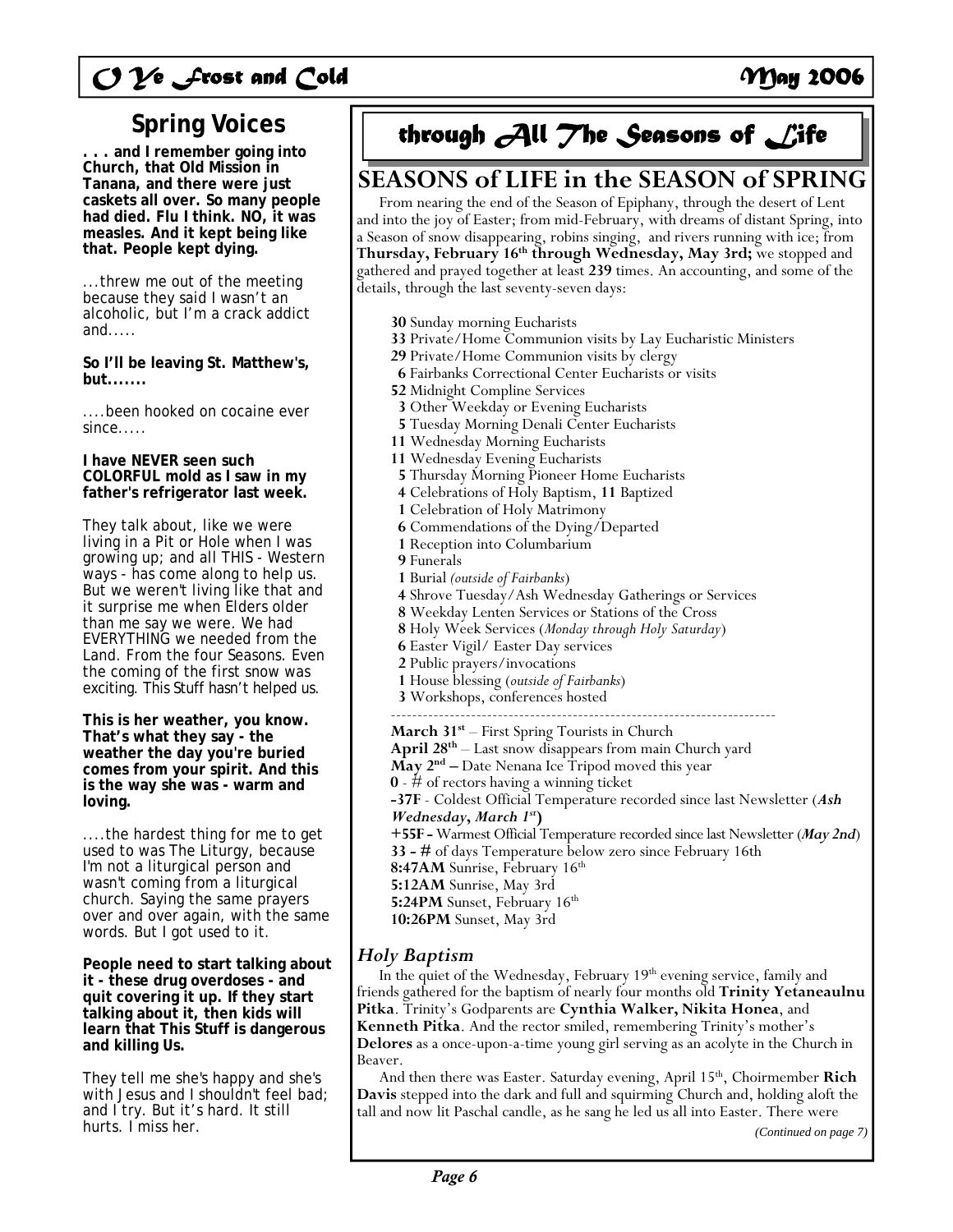# **Seasons of Life ...**  $\left| \begin{array}{c} \text{Supp } \text{supp } \text{supp } \text{supp } \text{supp } \text{supp } \text{supp } \text{supp } \text{supp } \text{supp } \text{supp } \text{supp } \text{supp } \text{supp } \text{supp } \text{supp } \text{supp } \text{supp } \text{supp } \text{supp } \text{supp } \text{supp } \text{supp } \text{supp } \text{supp } \text{supp } \text{supp } \text{supp } \text{supp } \text{supp } \text{supp } \text$

eight baptisms that night, in a rollicking circus of a service. Those baptized, and their Godparents or Sponsors, follow: four years old **Deangelo McKenzie Joseph Attla** (*Wesley Dalton, Shara David, Todd Malemute, Vincent Nelson, Maria Oldman and Sarah Vent*); 1 year old **Eddie Ronald Edwin** 

( *Allison Bailey and James Bailey*); two years old **Adeline Mae Girl** (*Michelle Riffe and Carl Riffe*); four months old **Hayleigh Elizabeth Girl** (*Michelle Riffe and Carl Riffe*); 1 year old **Isabelle Rita Richelle Jagels**, almost 1 year old **Charlene Andrea John** (*Denise Leigh*); 1 month old **Janna Maggie Vadihshan Johnson** (*Janelle Griffin, Lila Cardenas, Nicole Creek, and Timothy Agee*); and



**LeiLani Aliyah Wholecheese** (*Hugh Bifelt and Janet Bifelt).* 

 And then, continuing Easter Baptisms (*but every baptism is an Easter baptism*), on Easter Wednesday evening, April 19<sup>th</sup>, two years old **Isabelle Louise Richert** and 6 months old **Sadie Jean Richert**, all dressed in white and accompanied by beaming grandparents and family, were baptized. Their Godmother is **Jessica Michaels**. (*Isabelle and Sadie live in Colorado, but had returned here for their baptisms, and to visit Grandparents and family*).

 Finally, mid Wednesday afternoon, May 3rd, in the Intensive Care Unit of the Fairbanks Memorial Hospital, 56 years old **Harmie L. "Bub" Deaton** was baptized, at his request. Originally from Kentucky,

Bub is married to **Ada Deaton** of Beaver, the father of **Debbie, Doreen**, and **Sandy**, and the son-in-law of **Elsie Pitka** of Beaver.

### *Holy Matrimony*

As a gift for all of us who were there, before the stark desert of Lent wrapped around us, on the last Saturday before Lent, on Saturday, February 25<sup>th</sup>, **Charles Paskvan** and **Yelena Petrovna Markova** were married here. Soft spring snow fell outside, turning the world new and fresh, as we celebrated their love.

### *Funerals, Memorials, Burials*

Shortly before Midnight, on Ash Wednesday, March 1st, with family and love and prayers surrounding her, 57 years old **Doris May "Dewey" Biddle** slipped away from this World of Lent, after a struggle with cancer, to the Light of the Country of Easter. Daughter of **Stanley** and the late **Madeline Jonas** (*who died last year on February 12th*, *in Denali Center*), Dewey was born in Fort Yukon, and spent many of her happiest early years with the family in Canyon Village, up the Porcupine River. She grew to be a brave and courageous woman,

*(Continued on page 20)* 

## **Spring Voices**

**every time we said the Our Father together, blinking her eyes at each word. That was her way of praying with me, you see.** 

You know, she said to me, in the hours before she was dyin', *'you know, the snow has always been my diamonds*'. I said to her, *'mom, you're not supposed to be a poet'*. But it snowed that day, the day she died, and it snowed every day since. Until today, the day we're burying her. And now look at the snow in the sunlight.

**I'm still going out there to look for ducks. I've heard we're okay if we just boil the heck out of it.** 

I don't care. I've had the flu before. I'm still going out.

**No use. I'm not going out there this year. I don't want to take a chance on the flu.** 

....and all those who are gone now, all those I miss.

**I remember listening to my mother, and other Elders talking, when I was a little girl. And they would say, "***When it gets to The End, people will be being just picked up, picked up***." Now look at it, these days. We never know.** 

### *carchofffffffeeeeeeeeeeee.*

**The problem with civilization is that it's based on addiction.** 

... had a Stradivarius, but he got drunk one night and sat on it. Ruined it and it couldn't be fixed. It was in the family for years after that.

**I don't know; I wasn't listening. I spent that whole service crying.** 

That's the kindof line that should be in the Newsletter, you know. Where Do YOU get those things?

**Too much; too much. We're losing too many too quick.** 

....heard an owl calling, and I know we're not supposed to pay attention to that Old Superstition and all, but still...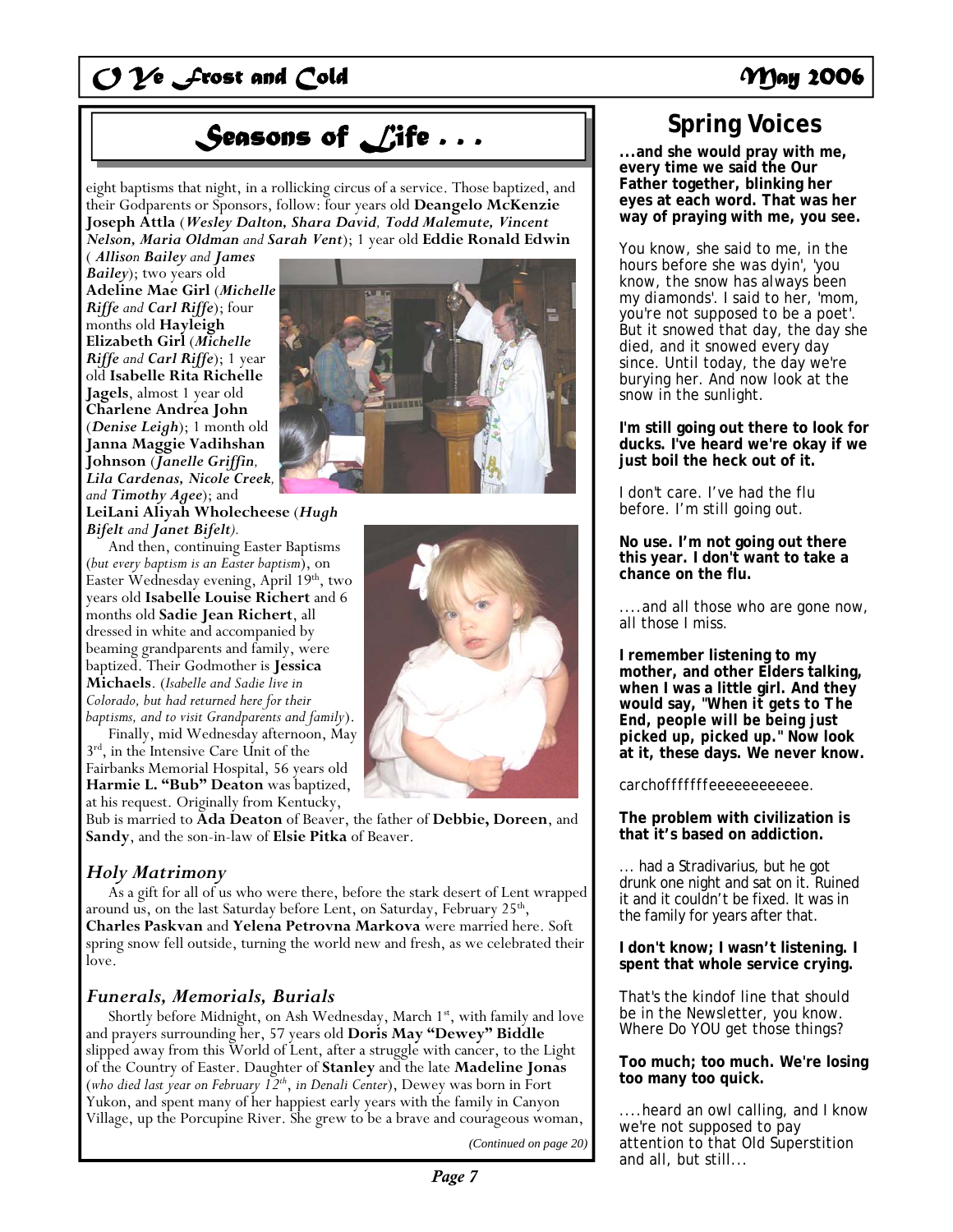# $O$   $\mathcal V$ e  $\mathcal I$ rost and Cold **May 2006**

## **Spring Voices**

**. . . went out to Creamer's and there was ONE GOOSE walking around out there in the snow. And about 100 cars in the Parking lot staring at it.** 

. . . told us she always hoped she would die in Lent, because that's such a quiet time.

**Is your Church having Easter Sunday services this year?** 

That's where I learned how to do cartwheels; when I was16 and living in Cuba. And I did them until I was 60.

**I'm an Old Woman now and I can do as I please.** 

I'm going to a Church where the FULL Word of God is preached because the Church does NOT exist before the Bible. It says "*In the beginning was the Word of God*" - and where the Holy Spirit is ALLOWED.

**. . . so I got out on the 14th, and MAN, I'm tryin' to do good, but it's hard. It's just too much out here. It's HARD.** 

. . . when we heard about it, we had a service in my cell. We all got together and prayed for him. I'd just told him, "*Us black sheep have got to stick together*"

### **.....was certainly the most JOYFUL Easter service we've ever been to.**

...said they really enjoyed the service. They're with, they said, a group called the Anglican Mission, and they came because they'd heard we'd broken off from the National Church. "*ECUSA*", they called it. When I said we hadn't, they said they were sorry, but they wouldn't be able to come back.

**.... said they really miss St. Matthew's, but ever since that business with the National Church they.....** 

Oh, I just figure Holy Week is going to be a whole week of tears for me this week.

## **A Word from the Senior Warden:**

## **St. Matthew's Victory Garden By Bruce Gadwah, Senior Warden of theVestry**

When I was in grade school my grandmother showed me a picture of a very large garden that was



people in each section hoeing and weeding. That was the first time I learned about the "victory gardens "of World War II, and the sharing of small spaces with other people to benefit a common cause. As I watched someone weed out the flower beds this Sunday it occurred to me that some things really do not change much at all. After all isn't that what we are about even now; sharing small spaces to accomplish a common goal? There are chores here at the church that someone needs to do to accomplish the ultimate objective of keeping the doors open so that we might better serve our fellow brothers and sisters. How do we arrive at which chores are ours? We could draw straws . . . until it is learned that I was playing the piano and Mary Ellen was running the jackhammer on the sidewalk. Obviously, a better way would be to give the job to someone who has the passion for it. Give the job to those that have a deep desire and can reap the satisfaction from doing so. I believe that is exactly what has been achieved by the five or so committees that are currently meeting; and I am very encouraged by their attitude and of their striving towards a common goal. So, you might ask yourself, "What is my passion with regard to serving at St. Matthews? "What plot of the Victory Garden can I sow, cultivate, and harvest that would please Him and also leave me feeling refreshed?



## **Come check out the St. Matthew's Website**

There is lots of info available at your fingertips, including audio sermons, calendars, schedules, pictures…..

You can even get the newsletter on-line. It is faster than by mail, you can print it if you like, and it is in color. Visit us soon!

**http://www.stmatthewschurch.org** 

## **SUMMARY of FINANCIAL STEWARDSHIP thru MARCH 31st, 2006**

|                           | Jan-March 2006 | Jan-March 2005 |
|---------------------------|----------------|----------------|
| <b>OPERATING INCOME</b>   | 59,635         | 59,877         |
| <b>OPERATING EXPENSES</b> | 69.951         | 65,606         |
| +SURPLUS/-DEFICIT         | $-10,316$      | $-5,729$       |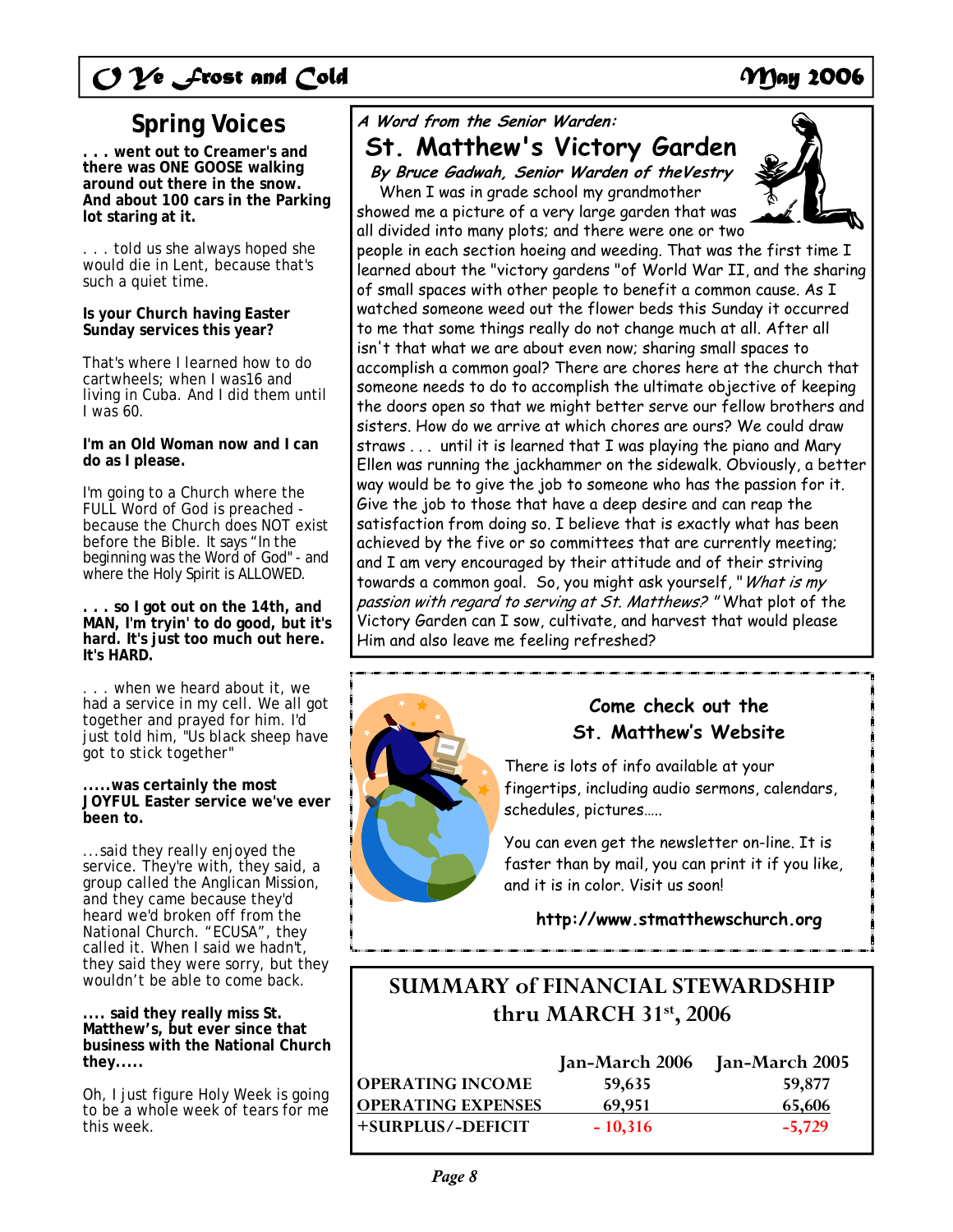### **COMPANY is COMING!**

# **THE INTERIOR DEANERY is COMING in JUNE to FAIRBANKS**

Sunday, June  $4^{th}$  is the Feast of Pentecost, the climax of the Great Fifty Days of Easter recorded in the Book of Acts. In its celebration of the Gift of the Holy Spirit, its celebration of unity and diversity, it becomes a celebration of the beginning of the Church. In keeping with those themes, The Interior Deanery, the regional grouping of churches from Nenana to Arctic Village, from Eagle to Anvik, is coming for its Annual Meeting to St. Matthew's this year. It's currently scheduled to meet here from **Thursday, June 1st into**  *Sunday, June 4<sup>th</sup>*. Each of the churches of The Deanery sends two delegates, plus the rector or priest-in-charge. During the January 2006 Annual Parish Meeting, we called **the Rev. John Holz** and **the Rev. Deacon Bella Jean Savino** (who were the St. Matthew's delegates to the 2005 Deanery meeting in Eagle) to represent us at this year's meeting (with **Lee Davis** and **Gregg Eschright** as Alternates).

 Deaneries, as a structure of the Church, larger than an individual church and smaller than a Diocese, have existed since ancient times. They began here in Alaska in the early 1970's, as an Annual Meeting of churches in a similar area to come together and share news and common plans. Alaska is divided into four deaneries – the Arctic Coast, the Interior, the South Central, and Southeast. The Interior Deanery is further divided into three sub-regions: the Upper Yukon, the Yukon-Koyukuk, and the Tanana Valley -Highway. The 2005 Deanery meeting in Eagle called **Don Stevens** (of Stevens Village) to serve as Dean; with **the Rev. Bessie Titus**, representing the Tanana Valley; **Lorraine Pavlick** for the Yukon/Koyukon; and **Debbie Tritt** of the Yukon Flats assisting him on an Executive Council.

 The Interior Deanery Annual Meeting is a rare chance for folks to come together, hear how life is in all these places we pray for every

Sunday; hear reports from the Bishop and staff on their work and plans; and plan together for the future. Everyone is invited to attend the Sessions.

 We'll need help with providing housing, meals, and transportation for our guests; so watch for sign up sheets.



## **Spring Voices**

**Gosh, what a joyful service!** 

That's what I really like about this church. We're so much more relaxed and informal than my church back East.

 **I attended Easter Sunday service at St. Luke's Episcopal Church in Calistoga, California and in the bulletin was this invitation, "***Saturday & Sunday, May 6 & 7, 2006 Preschool Winery Tour. This is great fun! Bring friends!"* **What the bulletin should have read was, "***Fund raiser for Preschool; Winery Tour…."* **Anyway, everyone had a great laugh on Easter Sunday.**

.....asked me to come out, but I can't. I just can't afford to fill the car up with the price of gas these days.

**....until St. Matthew's faces the Satanic influences there in the church basement, the demonic spirits that are affecting so many people in the congregation, then...** 

Income Tax? Ohhhhhhhhh, I haven't done that in at least 25 years. I figure I don't bother them; they won't bother me.

**What are we doing? Shopping! We gave up shopping for Lent, so now....** 

. . . and there were about 700 musk ox there. The thing about musk ox is; they smell REALLY good. And their meat is good; kinda like sheep, because they're sortof in that family. But, like the Eskimos say, "*it gives you burps".* 

**I've walked all over that Country. Used to fly into Anatuvuk and just walk to Canada. And the thing is, after a couple of months of walking like that, you really feel like you're ON THE EARTH. I don't know how else to say it. You're ON the Earth. Walked from Cold Bay to King Salmon once. It took me 9 1/2 months. Me and my dogs. Newfoundlanders. Just had a gun and a net, living off the country. Carried with me Hudson Stuck's book.** 

Welll, my dad walked once from Salcha to Nome: and then back.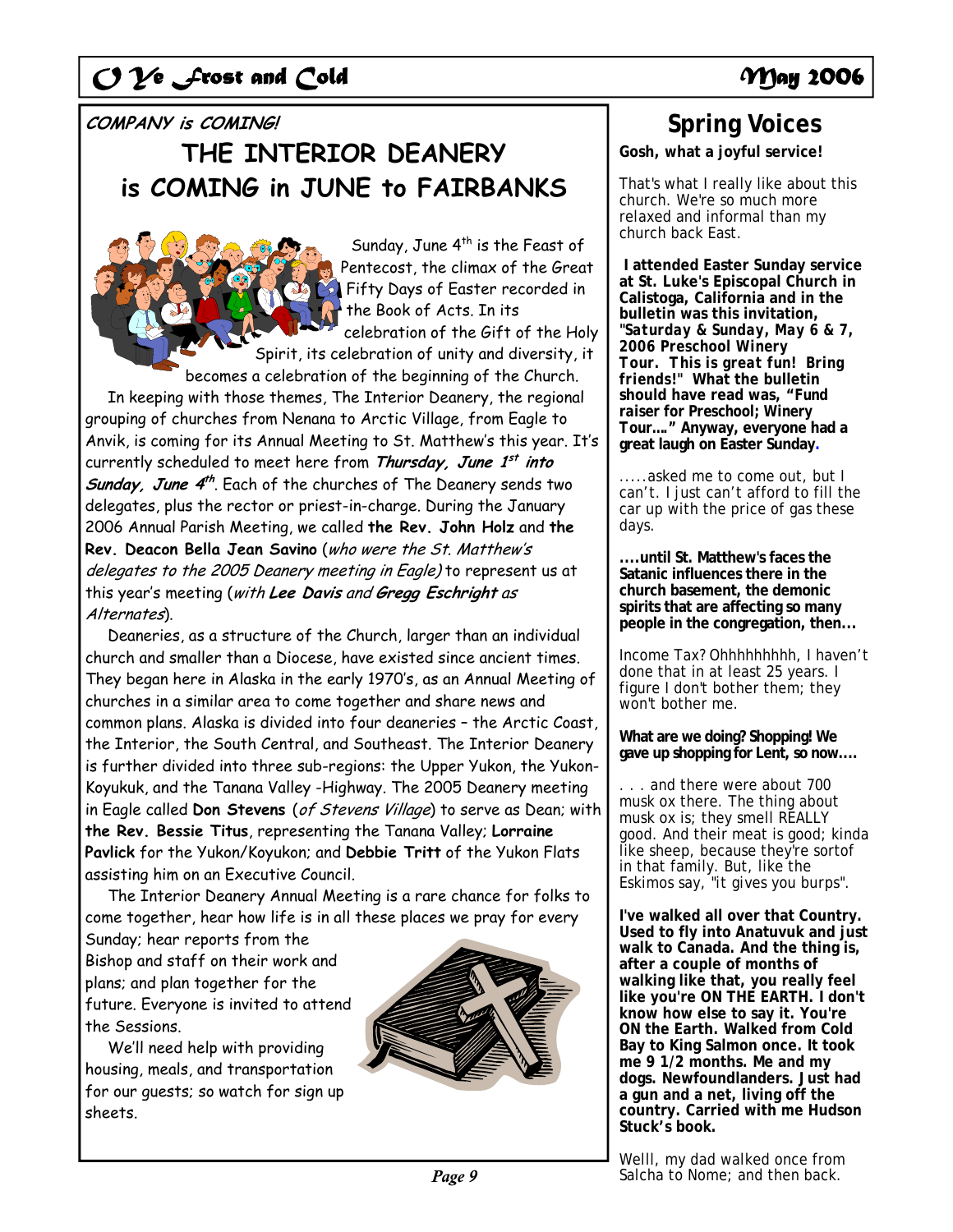# C 2<sup>o</sup> Frost and Cold **May 2006**

## **Spring Voices**

**We saw sheep fences up there. You know, back before Westerners and guns were here, that's how they hunted. They KNEW which way the sheep went, when they migrated in the Fall. So they camped there, and waited. The guy I was guiding, he took some of that wood from the fence back to Germany, and had it tested. It was like 3000 years old! For three thousand years, until, I don't know how long ago, families had camped there and hunted in the Fall.** 

Resurrection is hard work, isn't it? But it's still better than the alternative.

**Oh, I'd eat a bowl of duck soup if somebody gave me some. But I'd pray, say "***Grace***", really hard before I started.** 

..I like living here, in Fairbanks, though Fairbanks has changed. Where else could I see, like I did once, a pack of wolves on a golf course?

**..... just can't make a living just trappin' martin anymore.** 

It helps to be a little quirky to live here in Fairbanks.

**When we were little, we'd take a strand from a rabbit snare, and scatter cornmeal. And snare snowbirds. Then we'd boil 'em up and eat them. Then they told us we shouldn't eat them, because they ate horse poop, and we had horses in the village in those days.** 

They're all out hunting ducks. They came in the end of last week and all the guys went out. Even after all that talk.

**. . . and they were all hanging out with Sean Penn at the Mecca Bar over the weekend.** 

We just moved in from [*X village*]. Does it cost money to go to St. Matthew's? Somebody said you had to pay money to get into churches in Fairbanks. Can anybody come? We're not sure how Fairbanks



## **THOUGHTS on SPRING from ONE EXILED in SEATTLE**

**By Kristian Swearingen** 

[NOTE: Kristian will be returning in Fairbanks to marry Kiana here at St. Matthew's in, of course, June.]

 I've never experienced spring in America before. I grew up in Anchorage, where, like Fairbanks, the seasons are summer, winter, and break-up. Spring to me was always when the playground turned into a giant field of slush, and those of us lucky enough to have Sorrels would stomp through the puddles with impunity(usually managing to soak our snowsuits, and often finding a puddle a bit too deep for the rubber on our boots, so we always ended up soaked in stagnant ice water anyway-but when you're seven, it's all part of having a good time). During the six years I spent in Fairbanks, spring was the first day that the it got above zero; and you could actually feel the warmth of the sun, instead of just seeing its fleeting light through the ice fog; and we would run around outside in T-shirts as if it were spring break in Cancun. In either town, when the snow is gone, that means it's summer.

 Here in Seattle, spring actually exists, actually has a duration, rather than being an invisible blip between break-up and summer. There were daffodils in the last week of February. Flowers! In February! I now understand why these flowers are associated with Easter-they are the harbingers of spring, the first bright color to emerge from the soil after the bleakness of winter. But in February? I had never in my life seen a daffodil before May! And now, on the first day of April, these first messengers are nearly all gone, their petals bleached and dropping, their work done because spring has most definitely arrived in Seattle. Trees are in bloom everywhere, giant masses pink and white and purple flowers, and the air is thick with the nearly overpowering sweetness of their fragrance. The incessant rains of the winter have lessened in their frequency and ferocity, and soon the sunny days might begin to outnumber the grey ones.

 Yesterday, as I strolled to work on the campus of the University of Washington, I caught the smell of fresh-cut grass. Young college kids were sitting out under the cherry trees playing music and laughing and cavorting in homage to the ages-old Japanese tradition of the festival of the cherry blossom. Some of them were banging on pots and pans in time to the songs they sang, and it reminded me of winter solstice at St. Matthews when we banged on pots and pans to chase away the dragon of darkness. Maybe, I thought, these revelers were welcoming his good twin brother.

 Perhaps I am just being nostalgic when I say that I miss the Alaskanspring. It's easy to miss Alaska when you're not trying to start your car at 40 below. Maybe I only think I miss Fairbanks because I've only recently left and because I miss St. Matthews and because my heart is still there with a beautiful girl I have yet to return for. But when spring comes in Alaska, you know you've earned it. It arrives just when all hope of ever being warm again has almost been lost. The melting snow is cause for anxious anticipation of the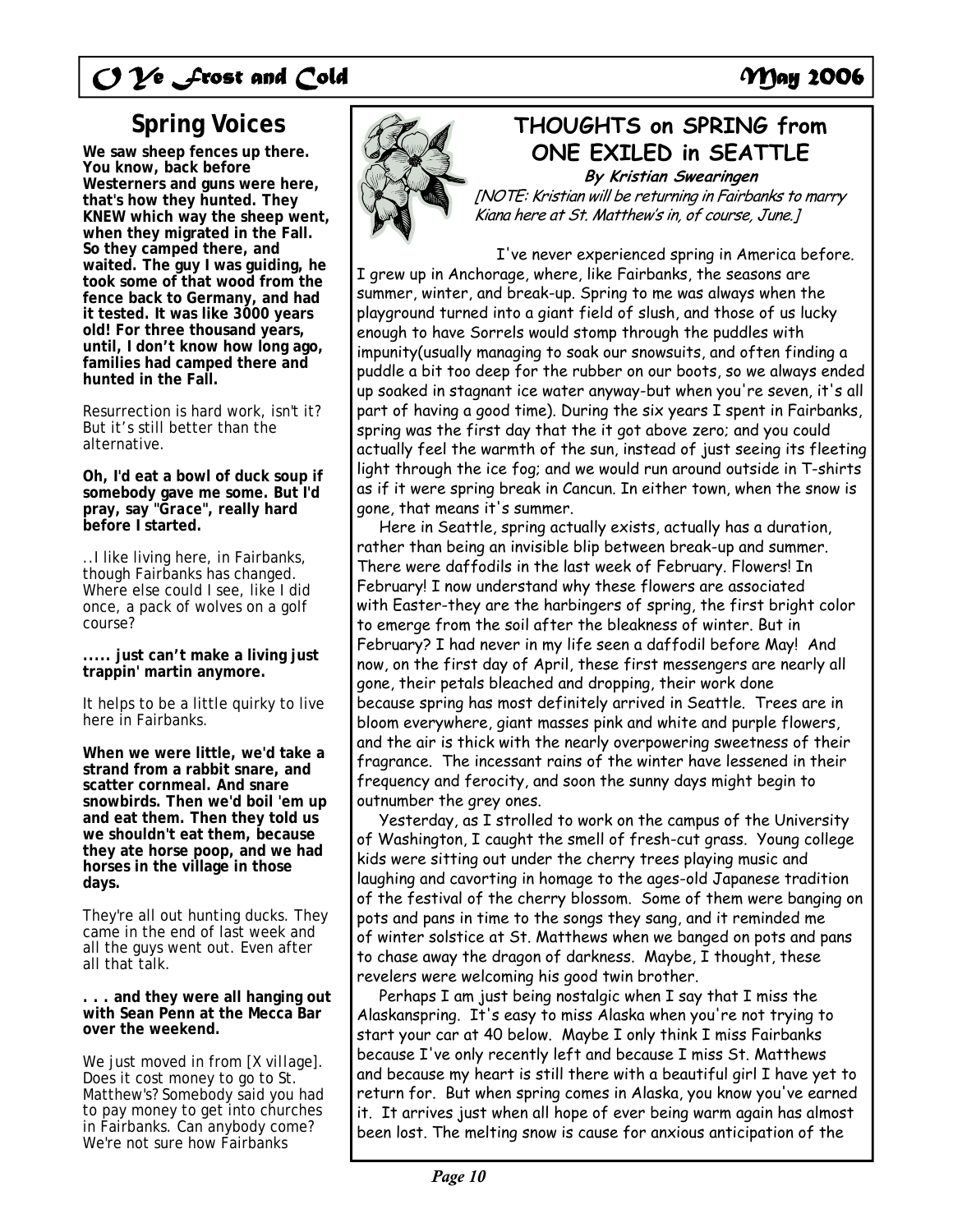

# **AND THE LORD JESUS IS THERE IN THE KITCHEN, WITH A MOP**

 St. Matthew's is again looking for someone who feels called to the position of Sexton. The position, which is primarily responsible for maintenance and security on the church property and its building, is an unpaid position, but a one bedroom apartment on the property is

provided. We estimate twenty or so hours of work required per week, with a shifting schedule, depending on church activity.

 The position of sexton should not be seen as a job, however, or a chance for free rent. The "sexton" [Old English Sexestein, sextein, through the French sacristain from Lat. sacristal is an ancient position or calling within the Church. In the early Church, the duties of the sexton were part of the functions of the clerical order of ostiariatus. The clerics called ostiarii had the keys of the church committed to them and were responsible for the guardianship of the sacred edifice, the holy vessels, books, and vestments. They opened the church and summoned the faithful to the Divine Mysteries. Others of them were specially deputed to guard the bodies and shrines of the martyrs.

 Over the years, the position has changed somewhat, but the sense of the position as not a "job" but a Ministry continues. It is spiritual service cleaning bathrooms and emptying trash and picking up after folks, in the service of the One who Washed the Feet of His Friends on the Night Before He Died. At least one diocese requires all those seeking ordination to first work as a sexton for a year in a local church.

 Complete job descriptions and applications are available from the Church Office or soon, on the St. Matthew's Website. A complete criminal background check will be required. Contact the Church Office for further information.

## **Thoughts on Spring . . .**

long, warm days ahead, full of activity and light and cookouts and camping and fishing and weddings

and floating down the Chena in an inflatable dinghy from Fred Meyer. While I'm here, I'll do my best to enjoy the easy winters, the long, sweet spring, and the mild summer, although I do feel somewhat

like they are ill-gotten gains and unearned rewards. I just hope that I don't forget the meaning of spring in Fairbanks. And I hope that when the time comes for me to raise my own children, I can do it back home in Alaska. I wouldn't want my kids to get spoiled.

## **Spring Voices**

things work. We'd like to come, because we're Episcopalians, you know, but we weren't sure we could.

**I need to tell you all that I have Terminal Cancer, so I don't know how long.....................** 

What have you heard from Nenana? What's the Ice doing?

**I think it'll be an EARLY Break-Up this year. It's just going to go.** 

Looks like one of those LATE Break-Ups, doesn't it?

**I don't think there's going to be Break-Up this year. Think it's just going to ROT**.

I SAW A ROBIN!

**Of Course Spring is messed up this year. Remember that stupid fire that You and Bruce and Tom couldn't get going on Candlemass – when you told us if we don't burn the Christmas greens Spring won't come? It's YOUR fault.** 

I still have tears in my eyes when I hear you tell stories about him.

**.....and Thank you Lord that the homeless folk like to hang around so much here at St. Matthew's, for they remind us that it is safe here with God; and they give us the gift of teaching us that they like to be with God too.** 

It takes a village to raise a bass.

**But that's the status of the nest today ... Relatively safe from the wet, sitting in a plastic Glad container, covered with an adult bird.** 

It's okay. It's called HEALTHY communication. Go ahead and let it out.

**....and Gosh, there's rabbits all over the place back home. Just lots! So many you have to keep the cabin door closed or they'll get in the house.**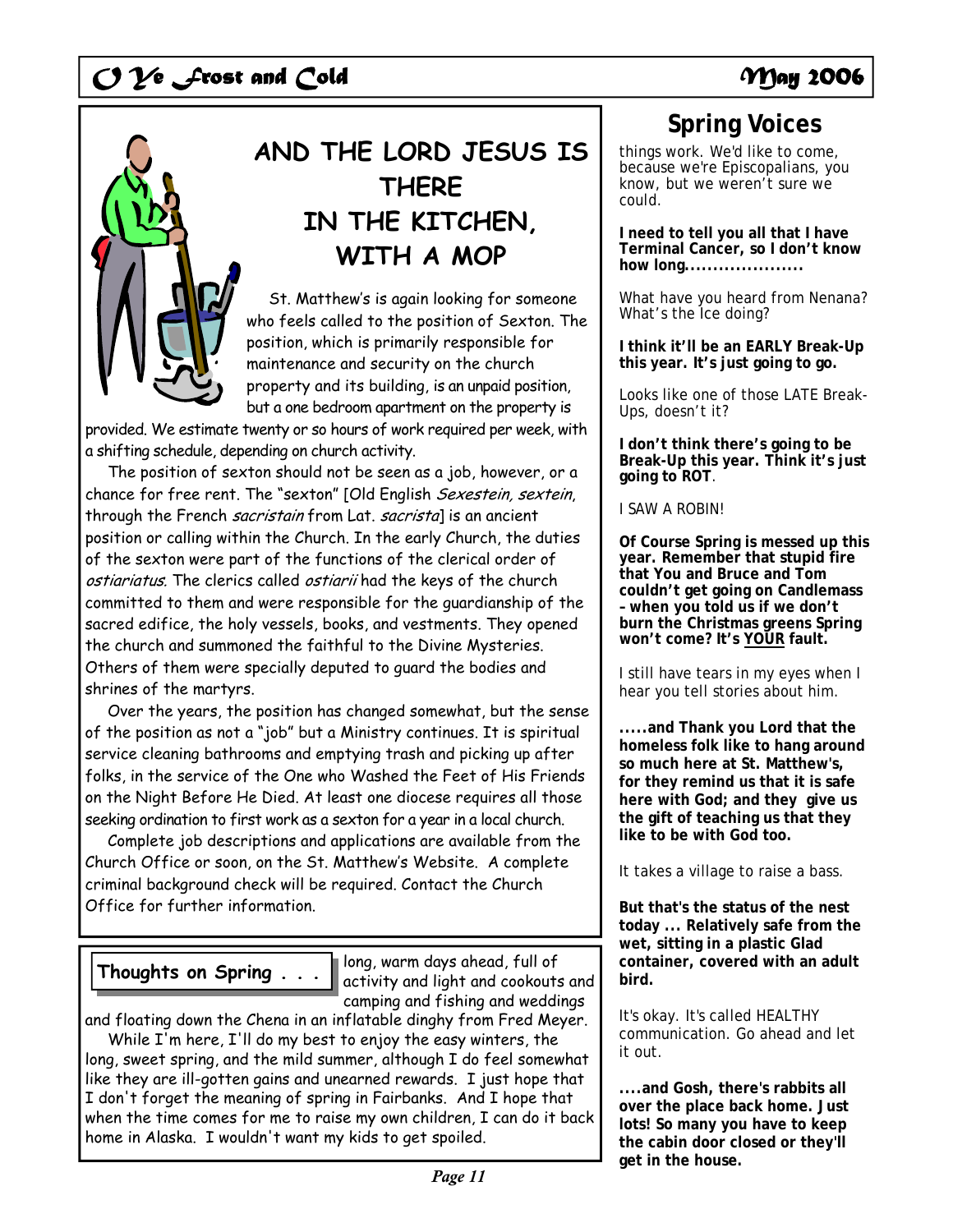## **LENT COMES TO HOLY TRINITY – THE HOLY TRINITY FIRE & AN UPDATE**

## **(April 4th )**

### **Juneau's Historic Church, Meeting and Cultural Center Destroyed in Fire By Maggie Ross**

[NOTE: Maggie Ross is a friend and an Anglican Solitary and author who divides her time between Juneau, Alaska, and Oxford, England. She writes regularly for 'Weavings' and her blog may be found at: http://ravenwilderness.blogspot.com. Her new book, 'Original Silence: Hardwired Mysticism and Useful Religion' is forthcoming. With her permission, these articles come from her "blog". She also has a boat And a porch that overlooks seals playing on the water and spiders spinning in the greenery.]

It was bitterly cold early in the morning on March 12, 2006 in this small city built on a narrow strip of land between mountains capped by an ice field and the sea. A boat was parked in an alley between the historic Church of the Holy Trinity and the frame house next door. Suddenly the boat burst into flame, quickly involving both house and church, and McPhetres Hall next door to the church.

The fire department responded quickly. The neighborhood was evacuated and its residents found shelter in Centennial Hall, the small convention center, where the Red Cross provided beds and food. The power grid for the entire city was shut down. The miracle is that the whole of downtown with its closely packed wooden buildings did not go up in flames.

It is difficult to explain to those who have not lived here what a key role Church of the Holy Trinity and McPhetres Hall have played in the life of this small city which is accessible only by air or water—there is no road to the outside. In a very real sense they have been the social and cultural glue that has held the town and its very fragile population together. The hall has been a focal point for everything from AA to feeding the hungry, to welcoming tourists, to allowing 101 groups to use its space for concerts, scouts, opera, theatre, dance, wedding receptions—both hall and church are now ash. Nothing was recovered. Theatre in the Rough, our resident Shakespeare repertory company lost all its sets and costumes except those being used in a current production of Don Giovanni at the high school put on by Opera to Go, also based at

McPhetres. Other groups suffered similar losses.

We Juneauites live on the edge of the abyss. Most of us are refugees to as much as from, but for a significant number of people Alaska is the end of the road. Legislators, the homeless, state workers, housewives and husbands, alcoholics, believers, atheists, singers, artists, writers, a large number of summer tourists, rich and poor— the broadest possible spectrum of people found a home at Trinity and McPhetres.

We are so isolated here that if we are to have a cultural life we must make it ourselves, and McPhetres was the focal point of that life. At the wake the McPhetres' groups held for the hall the Sunday after the fire, the rector jokingly referred to them as the 'second congregation,' and during the call-in show the following evening, 'McPhetres Memories,' on KTOO, our local Public Broadcasting station (with 65% of the listening audience), people phoned in, some of them weeping, from cities across the nation.

The beautiful old church was a national landmark, and some members of the congregation are the third and fourth generation of their families to attend it. Priceless artwork was lost along with records, vestments, altar vessels, newly installed and locally made Stations of the Cross everything was incinerated. The rite of Stations of the Cross is now held every Friday outdoors at the charred heap of of twisted metal—the recently new roof—that is all that is left of the church.

While the nearby Roman Catholic church has given the parish use of its hall on Sundays, we must rebuild and soon, not only for the life of our congregation, but for the life of our city. Because the fire is now labeled 'suspicious' by the Fire Marshall, and because a house and boat were involved, insurance money will probably be tied up in litigation for years.[NOTE: In an update, the rector writes that they have "increasing re-assurances from the good people at Church Insurance/ Vermont" regarding this possibility.] In any event, the insurance will cover less than half of the estimated two-and-a-half million dollars it will cost to replace the buildings.

The cost of rebuilding is high because every piece of lumber and every nail must be barged in and then trucked to the site. A home builder in Alaska will pay more for shipping her lumber than for the lumber itself. Due to the price of oil our cost of living is comparable to that of New York and London, yet ordinary people are willing to live simply in order to be able to inhabit this visionary landscape. Holy Trinity's congregation is not well--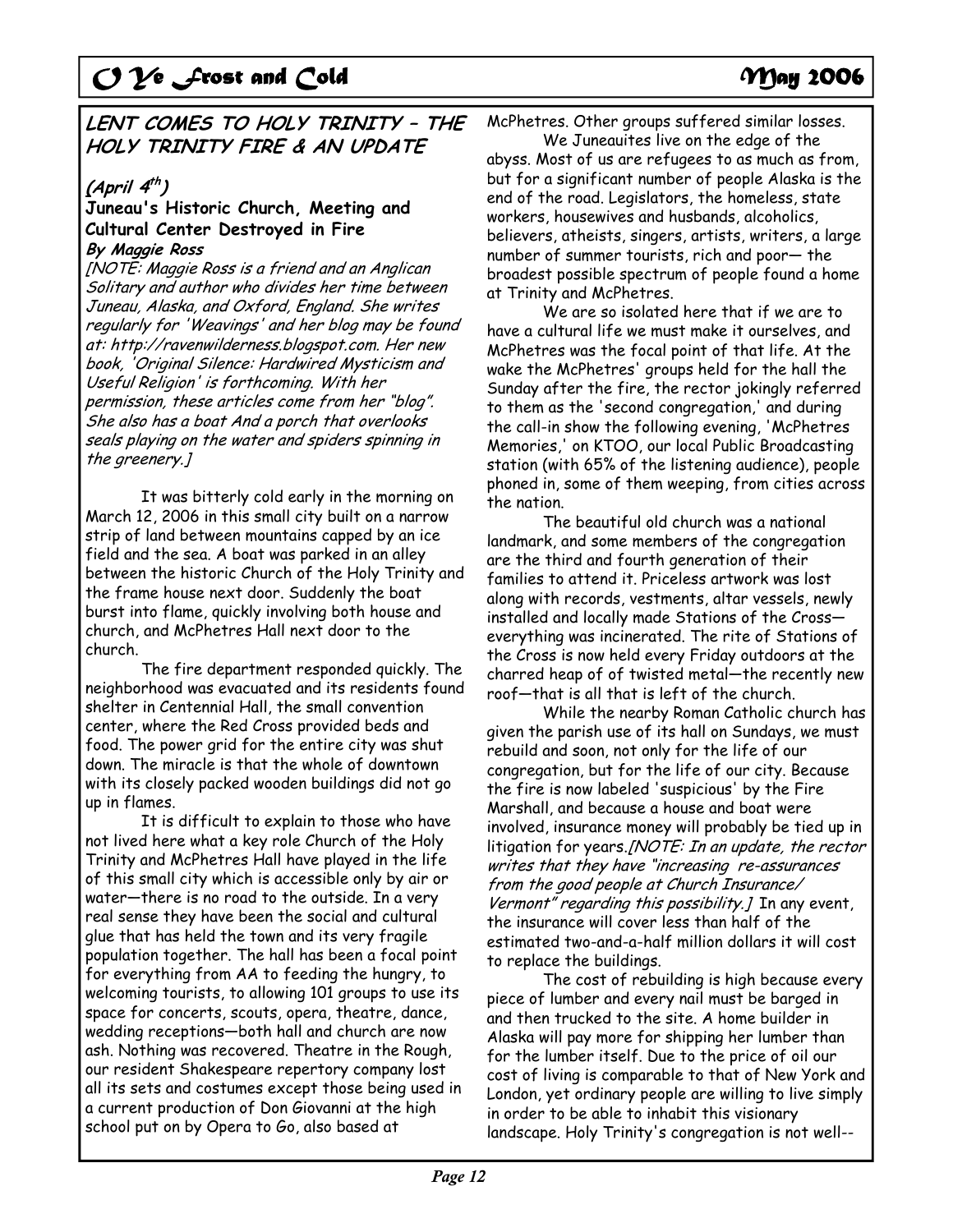## **Holy Trinity . . .**

to-do, and the diocese is one of the most

financially challenged in ECUSA.

But Alaskans are survivors and more than survivors. Although our total state population is only around half a million, we produce world class atheletes, scholars, writers and artists. In the last summer Olympics, Alaska had three Olympians on the US team. Juneau's population is around 30,000 but our high school produced the NBA basketball star Carlos Boozer, and one of our skiiers won a silver medal at the Winter Olympics. Koko Urata, having won Athlete of the Year for the Western region in synchronized swimming is on her way to the Nationals.

Juneau has a symphony, a student symphony, a sinfonia, two opera companies, two repertory companies a student concerto competition and one of the biggest folk festivals in the Western United States (non-commercial). The list of gifted people who live here goes on and on. But dedication and talent tend to focus on doing something for its own sake, rather than producing income, and to rebuild our church and hall we need help.

Photos of the fire and historic photos of the church are at the parish website: www.trinityjuneau.org, and the rector may be contacted at revsilides@gci.net. We need money, yes, but we also need altar linens, vessels, vestments, pew books, reference books, record books, office machines, computers, office supplies in short, everything that makes a church able to operate. [NOTE: See Update below. Holy Trinity no longer needs 'everything', but has most of what they need, aside from financial contributions, for the short-term]If you can help us rebuild, please send gifts to the Holy Trinity Restoration Fund, 411 Gold Street, Juneau, Alaska, 99801.

Most of all, we need your prayers, and please know that we pray each day for you.

## **(as of May 3rd, 2006) HOLY TRINITY UPDATE**

**By Maggie Ross (From http://ravenwilderness.blogspot.com)**  [The information in this update on the rebuilding of Holy Trinity Church, destroyed by a fire on March 12, was gleaned from the Trinity Times (www.trinityjuneau.org) and from local news media and personal internet communications.]

 It's a cold, wet spring in Juneau, Alaska; gales and driving rain make it feel more like October than May. The trees have not leafed out yet, which is

late even for Southeast Alaska. But among the ashes and debris of Holy Trinity Church, white and lavender striped crocuses are spreading their translucent light.

 The Juneau community and generous people and parishes across the nation have rallied around and with many gifts have helped the parish gather momentum towards its goal of a rebuilt church and McPhetres Hall, which will require raising more than a million dollars, even after the insurance money comes through.

 In the month after the fire, fundraisers began, including a pie-eating contest sponsored by the youth group at which the rector distinguished himself. The Youth of Trinity donated \$4,000. Perseverance Theatre held a benefit performance of "Hair", and fundraising events continue.

 St Timothy Episcopal Parish of Yakima, Washington sent altar supplies, prayer books and hymnals formerly at St John's in Union Gap, Washington, and a check for nearly \$2,500.

 St Brendan's Episcopal Church, Resurrection Lutheran Church and Northern Light United Church, all in the Juneau Borough, have donated space and worship materials.

 The first week in April was devoted to the annual Alaska Folk Festival, which saturates the town with joyous music for a week. But when the rector was paged on Saturday night from the main stage, a lot of people feared the worst. What happened was the best.

 Victory Four Square Gospel Church, which has no building of its own, decided to give Holy Trinity Church every cent in its bank account, presenting the rector with a check for \$7,000. Twenty-five members of the Victory congregation joined the Holy Trinity congregation for Palm Sunday. Mark Everett, pastor of Victory for only six weeks, said that he had been praying for direction for their church. "A transition is a very difficult thing to go through..." He believes he was prompted by God to make the gift: "'You have to give sacrificially, not in a way that's easy to give, because I gave sacrificially.'" There were few dry eyes after the announcement.

### Other news:

 — Holy Trinity hopes to rebuild on the same site within two years and the city has promised that the necessary allowances will be made.

 —The congregation continues to enjoy the hospitality of the Roman Catholic Cathedral of the Holy Nativity's parish hall. The two congregations *(Continued on page 14)*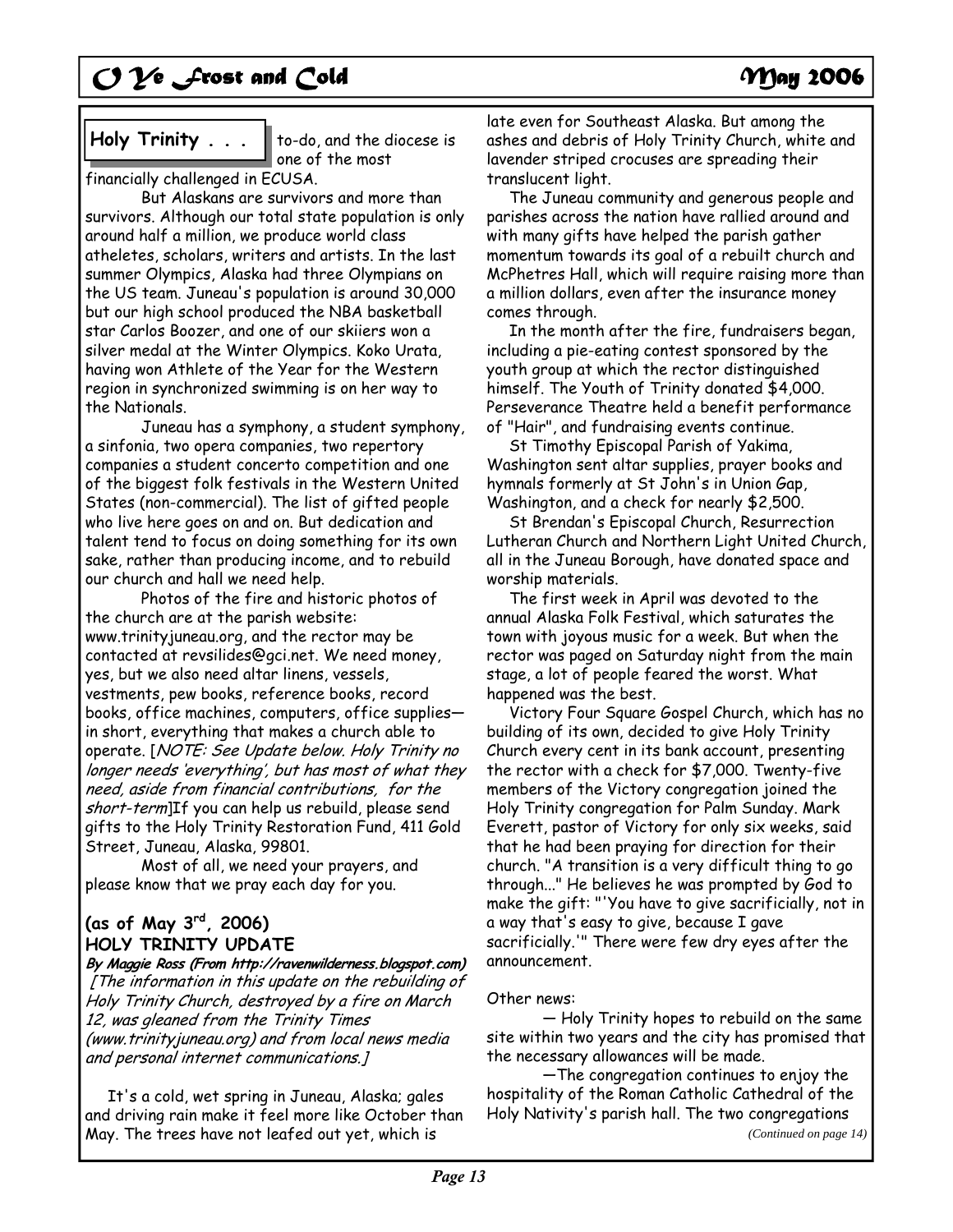[NOTE: In the week of Easter this year, the casket of her old friend lies in the front of the Church, the newly lit Paschal candle burning tall beside it. The pallbearers have closed it; and now they've gone up to the choir stalls and retrieved the moose skin pall draped over the front stall. With infinite dignity and respect, they've slowly draped it over the casket; smoothing finally the fringes so that they hang straight and even. With beauty and love, the casket disappears under it. Watching, I lean over to Grandma Hannah Solomon as she watches and ask, "How many of your friends have rested under that?" "I know', she says, smiling, remembering. The smell of tanned moose skin drifts across the Church; early afternoon sunlight shines on the beadwork. – the rector]



## **THIS is the STORY BEHIND the MOOSE SKIN CASKET COVER**

By Regina Solomon Varner

 There is a story behind this moose skin casket cover. It began sometime in the late 60's or early 70's.

There was a White woman [*Note: Lee Oates*], who was a member of St.

Matthew's church, who was attending a funeral, and noticed the black cloth cover placed over the casket, and she later mentioned it to Father Warren [Note: Fr. William Warren, rector of St. Matthew's 1959-1973]. She told Father Warren that she didn't care for the black cloth cover over the Native casket, and thought: if she could buy a moose skin, would the Natives do something with it? Father Warren thought of Mom, Hannah Solomon, and told the lady "Yes"; he was sure he had a member of the Church who could turn the moose skin into a masterpiece with beadwork.

 The lady then purchased a big moose skin, and donated it to the Church to be used as a casket covering for funeral services. After Father Warren talked to Mom about the moose skin, she immediately took it home and started making the big cross in the center.

 She was by herself at the time, because my Dad, Paul Solomon Sr., was in the Tanana Hospital for treatment. (I don't remember what for; but at that time patients were always getting sent to the Tanana Hospital for treatments).

 So, Mom was sewing on the moose skin when Grandma Charlotte Adams came to visit her. She wanted to tell Mom that she was leaving Fairbanks and going back to Beaver now. She just wanted to say good-bye, but then she noticed Mom sewing beads on the big moose skin. She then said, "My sister, what are you sewing? And what a big piece of skin that is." My Mom told her about what took place and what she was doing with the skin. Grandma Charlotte then told her she wanted to help sew on it too. Grandma Charlotte ended up taking the four corner pieces of skin back to Beaver with her, to sew on. When she finished beading on the four pieces, she sent it back to Mom to connect it to the rest of the skin. So, that is where the four corners came from.

 As my Mom was finishing the beadwork, she received a call from my Dad saying he was on his way home, and he should be back by late afternoon. My Mom panickly finished the fringe trimming for the edges of the skin. She then called Father Warren to pick it up right away, because her old man was on his way home. She didn't want him to know she was doing this, because she was using his bedroom and bed for putting everything together. Mom thought that if he caught her sewing this in his bedroom that he would think she was preparing for his casket and funeral. So, this is the story behind the moose skin cover.

When Grandma Charlotte passed away [Note: August 1998], it was taken to Beaver to be used on her casket. At any given time, any member who wishes to use it is welcome to do so.

**Holy Trinity** . . . I Continued from page 13)

have joint fellowship following their respective services and are conducting a joint Sunday School.

 —Arctic Corp, kindness of James Barrett, owner, has provided the parish with office space, meeting space, and storage. The new parish office address (right around the corner from the church site) is 416 Harris Street, Suite 205. The phone is 907-586-3532. The secretary is in Monday, Wednesday and Friday from 11 AM to 3 PM.

 It is not possible in this limited space to mention each and every donor (and this blog is not privy to that information) but the parish is deeply grateful for all the many gifts it has received. On Palm Sunday morning, in response to the gift of Victory church, the rector said, "We should be shaped by humility and gratitude of receiving...and gain a conscious awareness of the sacred nature of every gift we have and the stewardship of these gifts."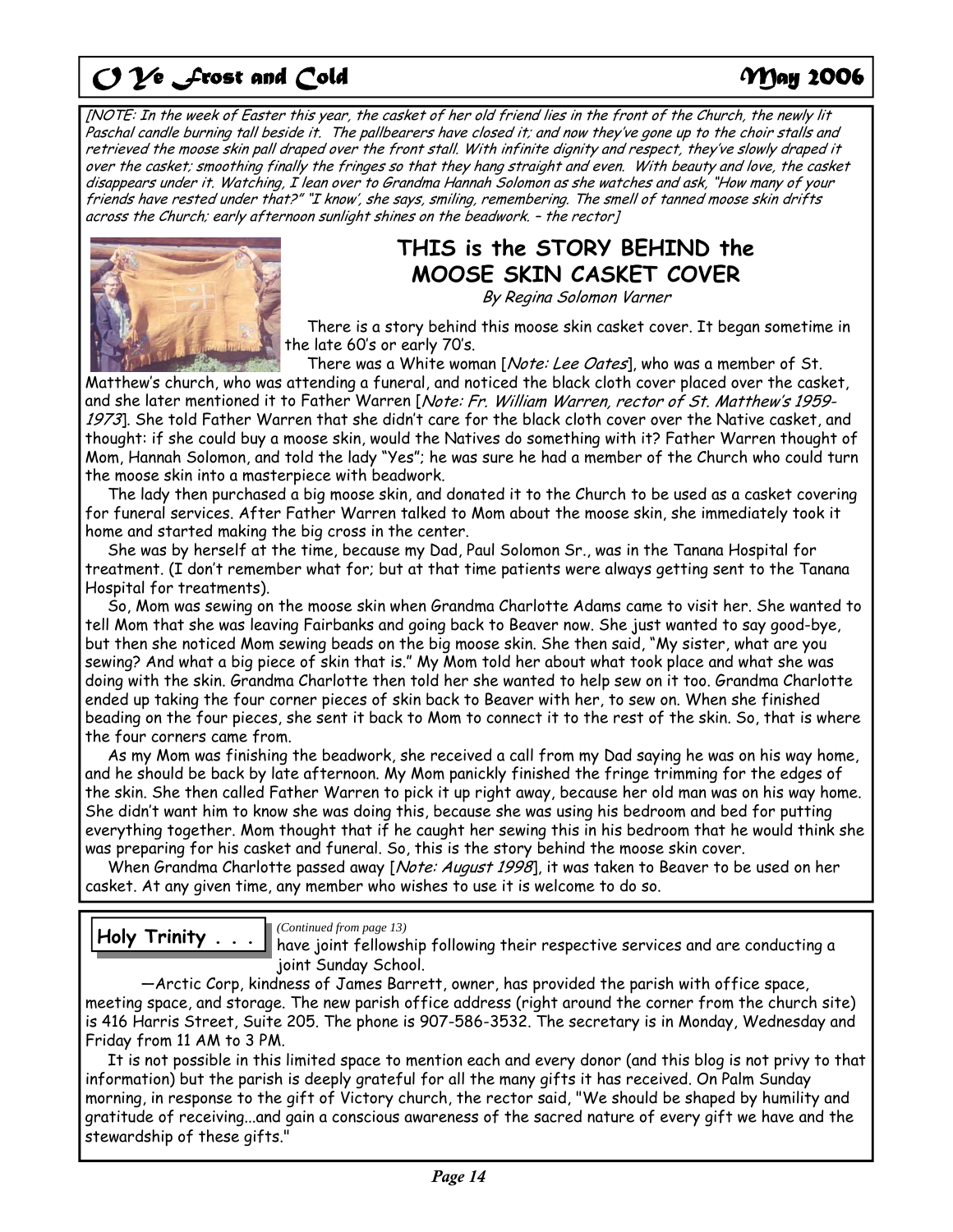# **BITS AND PIECES: News from around the parish**



### **EDUCATION for MINISTRY NEWS**

Education for Ministry - EFM meets every Tuesday night from 6:00 to 9:00 PM during the

winter. May 16th, the last meeting before summer break, will be a dinner and the celebration of the Eucharist.

**Karen Kiss** and **Bernice Aragon** are finishing the second year, in which the readings focus on the New Testament. Completing year one, focusing on the Old Testament, are: **Mary Ann Gallagher, Kathy Mackey, Tom Marsh, Pauline Wilson, Darrel Zuke** and **Gladys Terry**. Years three and four focus on Church history and theology.

 During our time together, about half of our time is focused on Common Lessons, which address different aspects of our call to ministry - which the mission of the Church states is to restore all people to unity with God and each other in Christ. During this time we also do theological reflections. Sounds hard, but it is basically just thinking and speaking of how God is active and a part of each of our everyday lives.

 If anyone is interested in joining EFM next year, please talk with one of the EFM Mentors: **Julia Cockerille, Becky Snow, Helen Burrell**, or **Roxy Wright.**

### **NEWS from the SUNDAY SCHOOL By Roxy Wright-Freedle, Sunday School Coordinator**

The last day of regular Sunday School will be May 21st, coinciding with school getting out on the 19th. We will have a Sunday School Carnival with food and games, starting at the 9:15 service. We invite families and friends to join us. We would love and appreciate help and snack donations.

 Despite the snow, summer is almost here. I have a very busy schedule during July and August...so I was thinking of perhaps holding Vacation Bible School in June. VBS is a big endeavor, so I need volunteers to help. I will be posting a sign up sheet in the parish hall, or you may call me at 455-9300.

## **EPISCOPAL CAMPING THIS SUMMER**

### **In the Anchorage area**

 The Camp will be held **June 13-18 at Camp Challenge near Wasilla**, and is **for youth entering the 4th-8th Grades**, from anywhere in the Diocese.

The theme of this year's camp is "The Perfect Ten," and deals with the Ten Commandments as they apply to life today. In addition, there is Bible study, swimming, crafts, music, skits, karaoke, climbing "The Butte," and a "Talent Show."

 **Any questions about camp? Call Jim Basinger at 907-279-3924 or jbasinger@chugach.net** 

### **In the Interior**

 Three camps are tentatively scheduled at the Bertha Mason Camp and Conference Center in Manley Hot Springs: **(1) June 27th thru July 2nd; (2) July 9th thru July 14th;** and **(3) July 24th thru July 29th, 2006**. The first group will include youth from the Diocese of Washington (D.C,), the second, youth from St. Columba's Episcopal Church in Washington D.C., and the third: youth from St. James Episcopal Church in Richmond, VA. Youth from S.E. Alaska will be joining one of the groups as will youth from Nenana. Anyone interested should contact the Bishop's office or Lee Davis (cleedavis@acsalaska.net, or the St. Matthew's Church Office)

## **COMPUTER CLASS OFFERED AGAIN**

Vestry member **Darrel Zuke** will be teaching 'Introduction to Windows Based Computers' again this summer at the Fairbanks Literacy Council, 517 Gaffney. Dates are June 13 though August 8 (July 4th off). Fees are \$40 paid to the Literacy Council. For more information, contact the Literacy Council at 456- 6212, or email Darrel at dzuke@gci.net.

### **A NOTE from the PRAYER SHAWL MINISTRY By DeAnne Stokes (career@alaska.com)**

**Knit three, purl three, thank you, God for our knitters: Cathy, Andrea, Helen, Ann, Bernice, Marty, Mary Margaret, Joan, Susan, Pat, Barbara, Sue and Gregg, Mary Ann, Lynn, Mary, Karen, and Beverly.** 

Knit three, purl three, thank you, God for the generous donation of yarn from the family of Donna Johnston. We now have kits to go with our patterns.

 Over these past sixteen months we have knit, prayed, and given away fifty shawls. We now know that healing and comfort come to both those who knit and those who receive.

Join us Sunday afternoon, May 21 $st$ , at 1PM in the Church Library to find out more, knit, and share stories.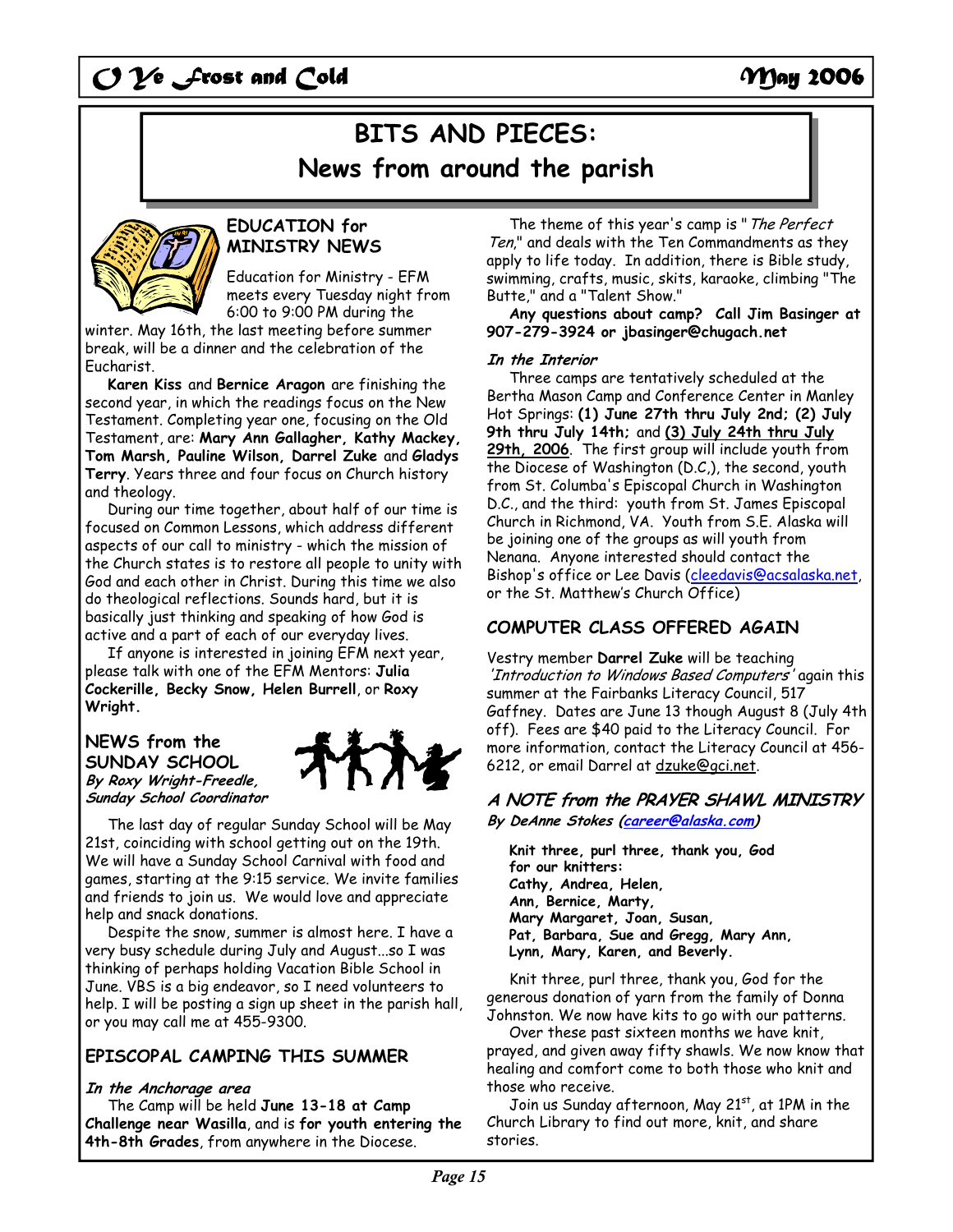## **Altar Guild Cherished By Marty Thomas**

 For 20 years I held the honor of being the Altar Guild Chair. I was well trained by Fr. Roger Williams, and was fortunate in that I'd become the leader of a group of skilled and spiritually motivated ladies, with more years of combined experience and service then I had left in my lifetime

 As I reminisce over the years, I remember my first mental response to my new duty. Altar Guild was in need of a

leader; no one was willing at the time, so Fr. Roger approached me. I was terrified! His method was convincing. " $I$  have something  $I$  would like you to do.  $I$ know you have the capability to do it and I'd like you to give it a try. Please pray on this matter and let me know".

 I had only been an Altar Guild member for one year and was a baby in this group. Spiritually and emotionally I was weak, and I'd always been a follower. However, I had a couple of elements that played in my favor. Fr. Roger's faith in my ability to perform was daunting, but he knew what he wanted done, and how; so I believed I would be well trained. Secondly, having been a school teacher, I knew the value of being a lifelong learner. Teachers should learn from their students; parents should learn from their children; and leaders should learn from those they lead. And so the odyssey began.

 It was one of the best experiences in my life. I grew and matured emotionally and spiritually. Somewhere deep inside this 'lacking-in-confidence' follower were abilities stretching for a chance to be used. I prayed, listened, read and learned. I valued the depth of spiritual support and encouragement from my trainer, the gift of knowledge and experience from all the Altar Guild members, those of yesterday and today, and easily learned that 'leader' does not mean boss. A leader brings together, listens to and works with, and is a part of, the group.

 Rectors changed. Altar Guild worked with several priests before St. Matthew's was blessed with Fr. Scott Fisher.

 It was truly a pleasure to work with Fr. Scott, who in his previous positions had not had Altar Guild support. I had learned that the Altar Guild serves through the blessing of God to support the priest. Altar Guild ensures that anything needed for a service is ready and properly positioned. Fr. Scott spent the first years at St. Matthew's in awe of the Altar Guild and their work, and the Altar Guild spent as much time, if not more, making sure he stayed 'in awe'!

 The years flew by and one day someone started counting. And, along with the 'almost 20 years' realization came my husband's retirement.

Leadership should change more frequently than



every 20 years. New people arrive with new creativity, thoughts and ideas. Children become adults in that space of time, exhibiting a freshness which, when combined with the 'we've always done it this way attitude, keeps an organization like Altar Guild lively and growing.

 My husband was an airline pilot who spent many hours away from home, and many of his 'at-home' hours recuperating from being away. Now that he has retired we are having a grand time doing things together. It was the obvious time for a change in Altar Guild leadership.

 I am so thankful for the gift that was given to me so many years ago. Through this ministry I was able to flex my creativity, grow in many directions, share my learning, help and encourage new Altar Guild members and meet, and more fully participate, as a member of the family of St. Matthew's. Over the twenty years during which I was Chair I was blessed by knowing and working with the following people:

 Diana Ashton, Maggie Beach, Helen Bell\*, Laura Bender, Sue Bourdon Marsh, Pam Bradley, Carol Brice, Helen Burrell, Sue Camp, Ellen Cashen\*, Maggie Castellini, Diana Childs, Julie Cockerille, Phyllis Cox, Kitty Crevensten\*, Julie Eastep, Helen Espe\*, Linda Evans, Ann Fleenor, Fran Frey, Mary Ann Gallagher, Jeanne Gallagher, Ann Gallagher Seipel, Angie Geraghty, Cathy Giacomazzi, Lori Gorsline, Becky Haggland, Jayne Harvie, Theresa Helmers, Andrea Helms Backlund, Westeen Holmes, Mary Johnston, Doreen Jones, Bev Joseph, Karen Kiss, Madeleine Knie, Brenda Krupa, Karen Lavery, Edna Lawson\*, Nela Livingston, Kathy Lydon, Virginia MacDonald, Eva Mahanna, Madeline Marosco, Daphne McLean, Lucille Meath\*, Diana Moffett, Teresa Moore, Melanie Morotta, Linda Mullen, Joanne Neumaier, Jeanne Ohlsen\*, Maureen Olson, Roslyn Peterson, Alice Phillips, Edna Riley, Gloria Riley, Joni Robinson, Melanie Seitz, Betsy Sharp, Betsy Smith, Al Storvick, Joan Taylor\*, Marty Thomas, Deb Treb\*, Marie Ward Reid, Charlotte Wilbur, Joan Wilcox, Bessie Williams, Pauline Wilson, Susan Youngblood, Fr. Roger Williams, Fr. Fred Smyithe, Fr. Lew Hodgkins, Fr. Luke Titus, Fr. Richard Simmonds and Fr. Scott Fisher.

### \* Deceased

 And lastly, I want to say thank you to both the current Altar Guild and the church family for the beautiful roses each of you gave to me as I retired. Of course roses do not live long once cut, but I took pictures of each bouquet and will cherish them forever. Thank you so much!

[Note: Marty retired as being Chair of the Altar Guild on Sunday, February 26<sup>th</sup> this year. The Guild selected Cathy Giacomazzi and Mary Johnston to succeed her as co-chairs.]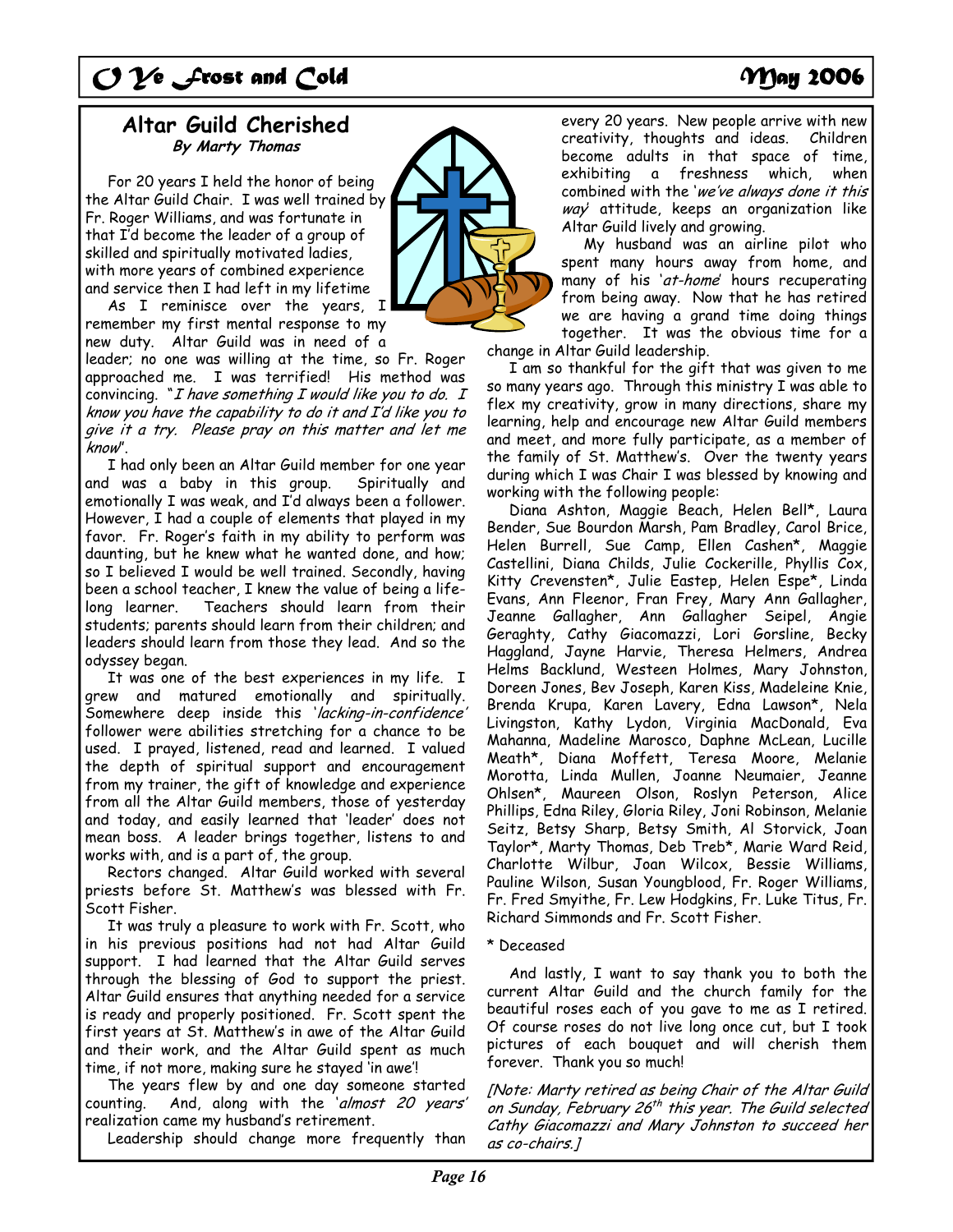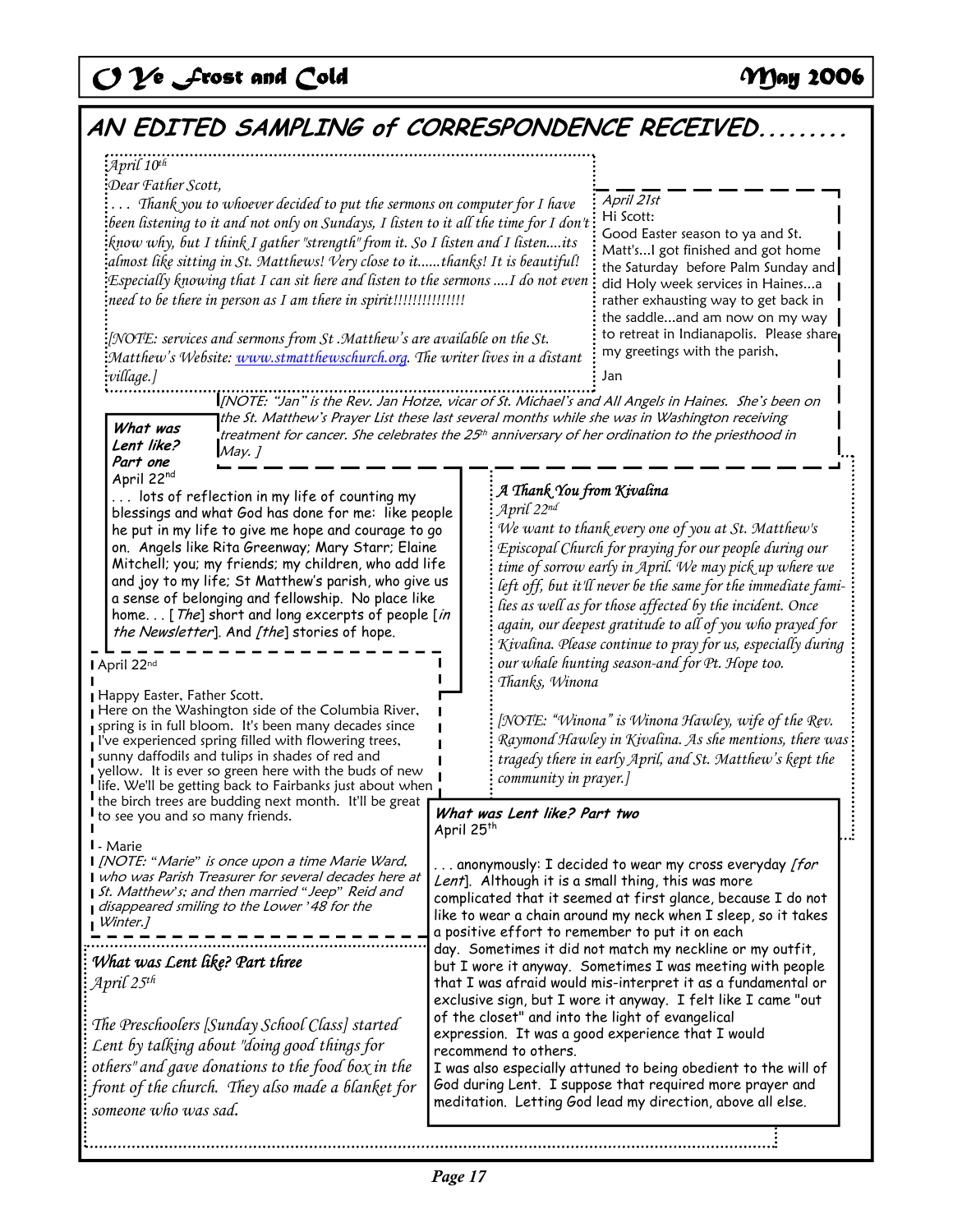## **REPORTS from the WORKING GROUPS**

In February, the Vestry formed a number of different committees and working groups to address the ministry and needs at St. Matthew's. They included Stewardship, Building and Grounds, Finances, Hospitality, and Long Range Planning (which already existed). An Interest sheet was distributed during the Sunday morning services before Lent, to give folks a chance to join in the groups (and these sheets are still available throughout the Church and Parish Hall, and also on the St. Matthew's Website – www.stmatthewschurch.org).

 The Committees have been meeting since; and here are reports from several of them. Watch the weekly Sunday bulletin for meeting dates and come join in.

## **THE STEWARDSHIP COMMITTEE**

The Stewardship Committee has been meeting to explore the meaning of Stewardship and what it might look like at St. Matthew's. Our goal is to raise awareness about Stewardship at St. Matthew's and create a community of giving in joyful response to God's gifts.

What does Stewardship mean to YOU? What should Stewardship mean at St. Matthew's? We invite you to share your answers to the above questions at one of our meetings. We are meeting on the first and third Sundays of the month at 10:30 in the Parish Library. Feel free to join in the conversation at any time. Come as often as you like and stay as long as you can. We appreciate everyone's input! Can't make it to a meeting? Want to remain anonymous? You can e-mail your comments, questions, suggestions, etc. regarding Stewardship to Vestry member **Cathy Davis** at cdavis@gci.net or **Linda Demientieff** at Linda\_Demientieff@dec.state.ak.us.

## **THE BUILDING and GROUNDS COMMITTEE**

We have several projects for the grounds this year and kick-started the season with a clean-up on May 6th.

Jackie Sunnyboy has decided, that after many years of outstanding efforts taking care of the flower beds (I know it's been over 15 years), not to continue. So we need people who enjoy gardening to step up and help maintain our beautiful flowers. Several folks have already said they want to help. It would be good to have one person to coordinate their efforts to ensure regular care.

Steve and James Moore have volunteered to do the lawn care this summer. However it is a big job and they will need help on occasion.

We would like to coat the asphalt parking lot this summer to prolong its life. This will probably take most of the summer doing a piece at a time as weather and laborers permit. If you enjoy sweating in the sun this may be your opportunity.

We have some copper cut and ready to go to cover and protect the log buttresses. This will take a team effort some Saturday.

We also need help pruning the dead branches from the trees around the grounds. I welcome any and all suggestions.

**Tom Marsh**, **Junior Warden** (temarsh@acsalaska.net)

## **THE REV. TITUS PETER on RACISM**

**By the Rev. Titus Peter, retired Vicar of St. James/Birch Creek**

Racial – Racism . Whatever.

 It has to start at home. Teach your kids at home. Teach respect. My father told us, if a White Man comes by our camp, invite him in and give him what he needs. Especially if he is a White man. I think he teaches this because in those days there were some poor White folks up here since the Gold Rush. And he also thinks one of those White men could be Jesus. And I guess, being a wise old man who looks into the future, he knows there will be some problems: White racism; Indians & Whites; Indians & Eskimos. I practice this until some White man drove into Manley Hot Springs and shot six individuals.

Jesus didn't have problems with racism. He did have priority. ("I did not come for the righteous, but for the lost sheep.") He respected the traditional Elders. He quoted them . . . and defeated Satan.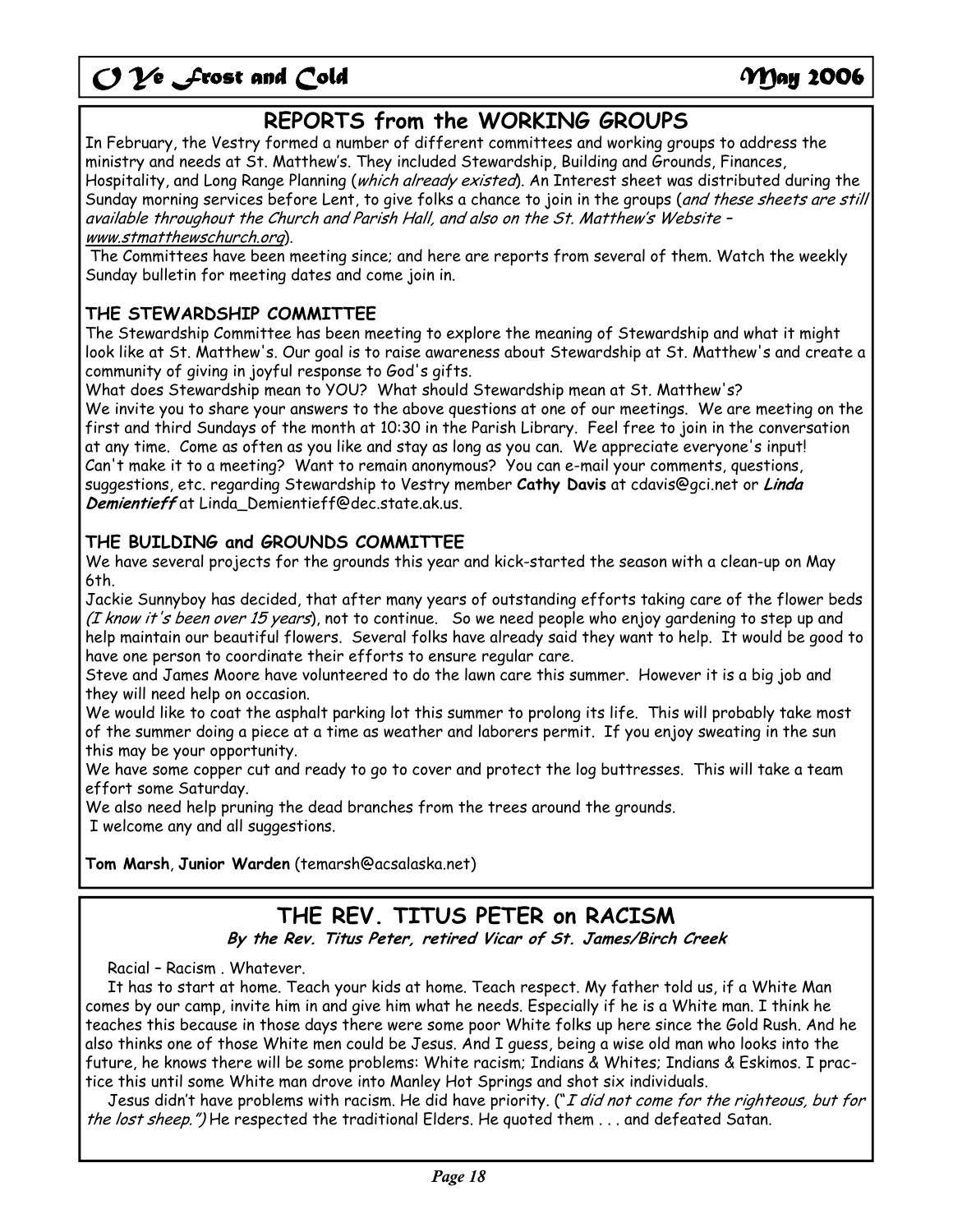The Parochial Report:

## **WHO ARE WE, by the OFFICIAL NUMBERS, as ST. MATTHEW'S? or HOW the PARISH ADMINISTRATOR & PARISH TREASURER SPEND their TIME after the JANUARY ANNUAL MEETING**

 When the preparations for, and then celebration of Christmas, ends; then the Church Office shifts into preparing for the January Annual Parish Meeting. When the January Annual Parish Meeting ends, and the life of the Church moves into celebrating Epiphany and preparing for Lent, in the middle of everything else going on (funerals, cups of coffee, phone calls, etc.); Parish Administrator **Hilary Freeman** and Treasurer **Carolyn Nethken** begin working on the Annual Parish Parochial Report.

 Required by National Church Canon Law, St. Matthew's, like every Episcopal Church and Mission in the country, is required to fill out a Parochial Report, summarizing the church and its activities in the previous year. (*The rector remembers late* nights with **Elsie Pitka** and pencils in Beaver, trying to fill out the Report for the church in Beaver. EVERY CHURCH is required to fill one out). This information is one of the ways the Diocese, and the National Church, gets a sense of what's going on here.

 Here are the official numbers from this year's Annual Parochial Report, summarizing St. Matthew's, as of December 31st, 2005 (NOTE: needless to say, some of these figures, like for attendance, are estimated; and also NOTE: There are a whole lot of legal, canonical, and technical definitions behind each of these terms, particularly the financial ones.)

| Number of Baptized Members reported as of December 31 <sup>st</sup> , 2004 (last year's Report) 1,239<br>Increases during the year (thru baptism, confirmation, transfer, etc)  40<br>All communicants in good standing<br>(Baptized members who, regardless of age, are faithful<br>in corporate worship, unless for good cause prevented", and |  |
|--------------------------------------------------------------------------------------------------------------------------------------------------------------------------------------------------------------------------------------------------------------------------------------------------------------------------------------------------|--|
|                                                                                                                                                                                                                                                                                                                                                  |  |
|                                                                                                                                                                                                                                                                                                                                                  |  |
|                                                                                                                                                                                                                                                                                                                                                  |  |
|                                                                                                                                                                                                                                                                                                                                                  |  |
|                                                                                                                                                                                                                                                                                                                                                  |  |
|                                                                                                                                                                                                                                                                                                                                                  |  |
|                                                                                                                                                                                                                                                                                                                                                  |  |
|                                                                                                                                                                                                                                                                                                                                                  |  |
|                                                                                                                                                                                                                                                                                                                                                  |  |
|                                                                                                                                                                                                                                                                                                                                                  |  |
| [NO confirmations in 2005]                                                                                                                                                                                                                                                                                                                       |  |
|                                                                                                                                                                                                                                                                                                                                                  |  |
|                                                                                                                                                                                                                                                                                                                                                  |  |
|                                                                                                                                                                                                                                                                                                                                                  |  |

### **OPED ATTAIC DEVENUES**

| Plate offerings, pledge payments, & regular support \$250,556<br>Available for operations from investments \$0<br>Unrestricted bequests used for operations \$0<br>Assistance from Diocese for operating Budget \$0<br>TOTAL OPERATING REVENUE \$250,556 |  |
|----------------------------------------------------------------------------------------------------------------------------------------------------------------------------------------------------------------------------------------------------------|--|
| NON-OPERATING REVENUES<br>Additions to Endowment & other Operating Funds \$1,546<br>Contributions & grants for congregation- based                                                                                                                       |  |
|                                                                                                                                                                                                                                                          |  |
|                                                                                                                                                                                                                                                          |  |

### **OPERATING EXPENSES**

| 0utreach from Operating Budget \$6,686                  |  |
|---------------------------------------------------------|--|
| All other Operating Expenses \$188,682                  |  |
| TOTAL OPERATING EXPENSES\$258,007                       |  |
| NON-OPERATING EXPENSES                                  |  |
| Major improvements & Capital Expenditures \$52,231      |  |
| Expenses for congregation's outreach & mission \$12,658 |  |
| TOTAL NON-OPERATING EXPENSES\$64,889                    |  |
|                                                         |  |
| As of December $31^{st}$ , 2005                         |  |
| TOTAL cash in all checking, savings accounts \$25,453   |  |
| TOTAL investment at market value \$69,945               |  |
|                                                         |  |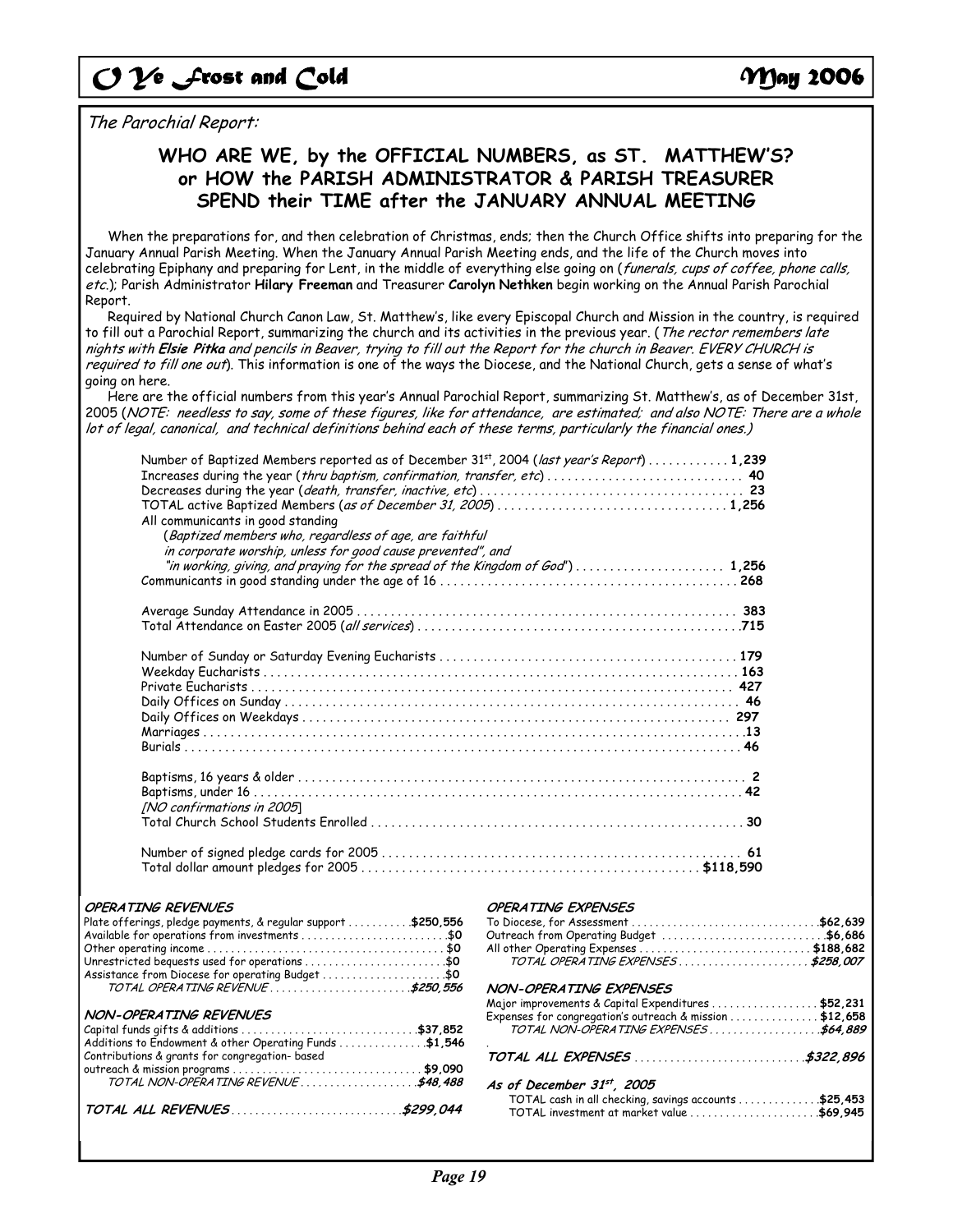# *Seasons of Life . . .*

*(Continued from page 7)* 

facing life with deep faith and, underneath, the always present family sense of humor. She loved her family, and knew deeply many of the traditional skills of life (*including her beautiful beadwork, which was admired throughout the State*). Her husband **Jim** of 30+ years survives her; along with her children **Paula (Beckley**) and **Julie (Biddle**), their families; her father **Stanley**, her 7 sisters and 3 brothers; and many other family members and friends (*including the rector, who first met her & Jim in Chalkyitsik some 36 years ago. He still remembers her eyes dancing with a smile at the Chalkyitsik altar rail*). With snow falling softly, St. Matthew's filled past overflowing for her funeral on Monday, March 6<sup>th</sup>, in a service led by the rector, **the Rev. Steve Matthew, the Rev. Mardow Solomon, the Rev. Titus Peter**, and the **Rev. Deacon Bella Jean Savino**. Burial followed on Birch Hill Cemetery; with a potlatch following at the Tribal Hall.

On Sunday, March 5<sup>th</sup>, 64 years old Gary Woodrow **Goodman** died in Palmer, after a long and brave battle with cancer. Originally from California, Gary arrived in Alaska in 1971; and met and married **Clara (Charles)** in 1976. They made their home in Clara's community of Dot Lake for the next thirty years, hunting and fishing and becoming known, in retirement, for their greenhouse gardening and tomatoes. His wife Clara survives him, along with his mother and sister, 6 daughters, 12 grandchildren, and numerous other family members. In thirty below weather, St. Matthew's filled on Saturday, March 11th for his memorial service, led by the rector and **Fr. Steve Matthew**. A reception followed at the Friends Church auditorium; and Gary's remains were received into the St. Matthew's Columbarium the next day.

Early in the morning of Friday, March  $10<sup>th</sup>$ , as dawn was breaking, **Kenneth Chilson Pitka II**, who had died earlier, was delivered. Tears and prayers surrounded him, his mother **Niki Honea**, and his father **Kennet**h **Pitka**. They survive him, as does his sister **Jaelynn**; his grandparents **Karen Honea** and **Fred Holmberg** of Ruby, **Melvin Sam** and **Mari**e of Fairbanks, **Arlene Pitka** and **Ben Juneby** of Beaver and Eagle, **Wayne Smoke** and **Flo** of Minto; great grandparents **Don** and **Clara Honea, Tony** and **Emily Sam, Elsie Pitka**, and **Jenny Smoke**; and all of us. St. Matthew's filled on Monday, March 13<sup>th</sup> for Kenneth's funeral, led by the rector and assisted by **Sam Pitka.** A potlatch followed out at Pike's that evening, with final services and burial following in Ruby that Wednesday.

Sunday, March 12<sup>th</sup>, in a hospital in distant Seattle, 51 years old **Norman Beatus** of Hughes died, after a brave struggle with pulmonary fibrosis. The son of **Henry** and **Sophie Beatus** of Hughes, Norman was born and raised there, graduated from Chemewa, worked for Doyon Drilling for a number of years, and was a skilled carpenter who had built his own home in Hughes. His wife **Barbara (Moses**) survives him; as do daughters **Joyce Oldman, Tanya** and **Jessica Beatus, Cherise Ann,** stepson **Jody Moses**; grandchildren **Shoshanna** and **Christian Oldman**; his parents and in-laws; 5 sisters; and many other family and

friends. Many filled to overflowing the Wedgewood Resort for his funeral service, led by **the Rev. Canon Ginny Doctor,** on Thursday, March 16<sup>th</sup>. His final services and burial were held again at home, in Hughes, on Saturday the  $18<sup>th</sup>$ .<br>On the first day of Spring, on Tuesday, March 21<sup>st</sup>, with

snow quietly falling, 83 years old **Estella (Jones) Gundrum Ketzler** died at Denali Center, after a brief struggle with cancer. Born and raised in the Upper Yukon, she married **Silas Gundrum** of Fort Yukon, and they lived a traditional way of life. Early in the 1940's, she moved to Nenana and married **Daniel Ketzler** and took to working as a cook on fishing boats, supply boats, and barges throughout Alaska, and beyond. In later years, she had retired to Fairbanks, but still enjoyed traveling and keeping in touch. She's survived by her children – including **Joe Gundrum, Charlie Ketzler, Sharon Smyth, Alicia Nelson, Martha Ronaldson, Sharon Sunnyboy**; special friends **Harry** and **Thelma Fields, Alex Ketzler, Lois James**, and all of us who enjoyed her company. St. Matthew's filled for her funeral, led by **Archdeacon Anna Frank** and **Fr.**  Steve Matthew, on Thursday, March 23<sup>rd</sup>. Her final service and burial was held in the sunshine atop the hill in Nenana, by the rector and **Fr. Steve Matthew**, on Monday, March 27<sup>th</sup>.

On the morning of Tuesday, March 28<sup>th</sup>, surrounded by family beside her, 66 years old **Eleanor Madeline Captain** slipped away in Denali Center, where she had lived for nearly twenty years. Born and raised in Kokrines, she later moved to Ruby, where she married **William Captain Sr**. Together they raised a large family, living a traditional lifestyle and listening to Hank Williams and, when she moved to Denali Center, their staff and nurses became a second family to her. Those surviving her include 6 sons, 4 daughters, 4 sisters, 4 brothers, and all of their families *(including her grandson Peter Captain, Jr., who has helped so many others with funeral arrangements for their families*). As many as could gathered at the Fairbanks Funeral Home for a brief service on Wednesday, March 29<sup>th</sup>, led by the rector; before flying home to Ruby, for her final services and burial on Saturday, April  $1^{\rm st}$ .

Sometime during the night of Monday, April 3<sup>rd</sup>, 37 years old **Donald Frederick Carlo Jr**. died unexpectedly in his sleep at home in Eagle River. Born in Fairbanks to **Marlene** and **Don Carlo Sr**, Don lived here for 16 years. His mother **Marlene** survives him; his sister **Donna;** his brothers **Charles** and **Jeff Nelson**; his uncles **Stacy** and **Jody Carlo**; and other family members. All gathered here Saturday afternoon, April 8<sup>th</sup> for his funeral service, led by the rector *(with assistance again from Peter Captain, just returned from his Grandmother's funeral*); with stories and memories filling the reception in the Parish Hall afterwards.

On Tuesday, April 4<sup>th</sup>, at his residence here in Fairbanks, 93 years old **Edward Mayo Sr**. quietly died, closing a link to a generation of Alaskan history. Born near Rampart, and raised there, he moved to Fairbanks years ago, but always returned to the Yukon. During his life he was a fisherman, hunter, gold miner, dog musher, business owner, and more. In his early years he entered the North American Sled Dog Championship races several times. Among those surviving him are his daughters **Peggy Wright, Lillian Folger, Ruth**  *(Continued on page 21)*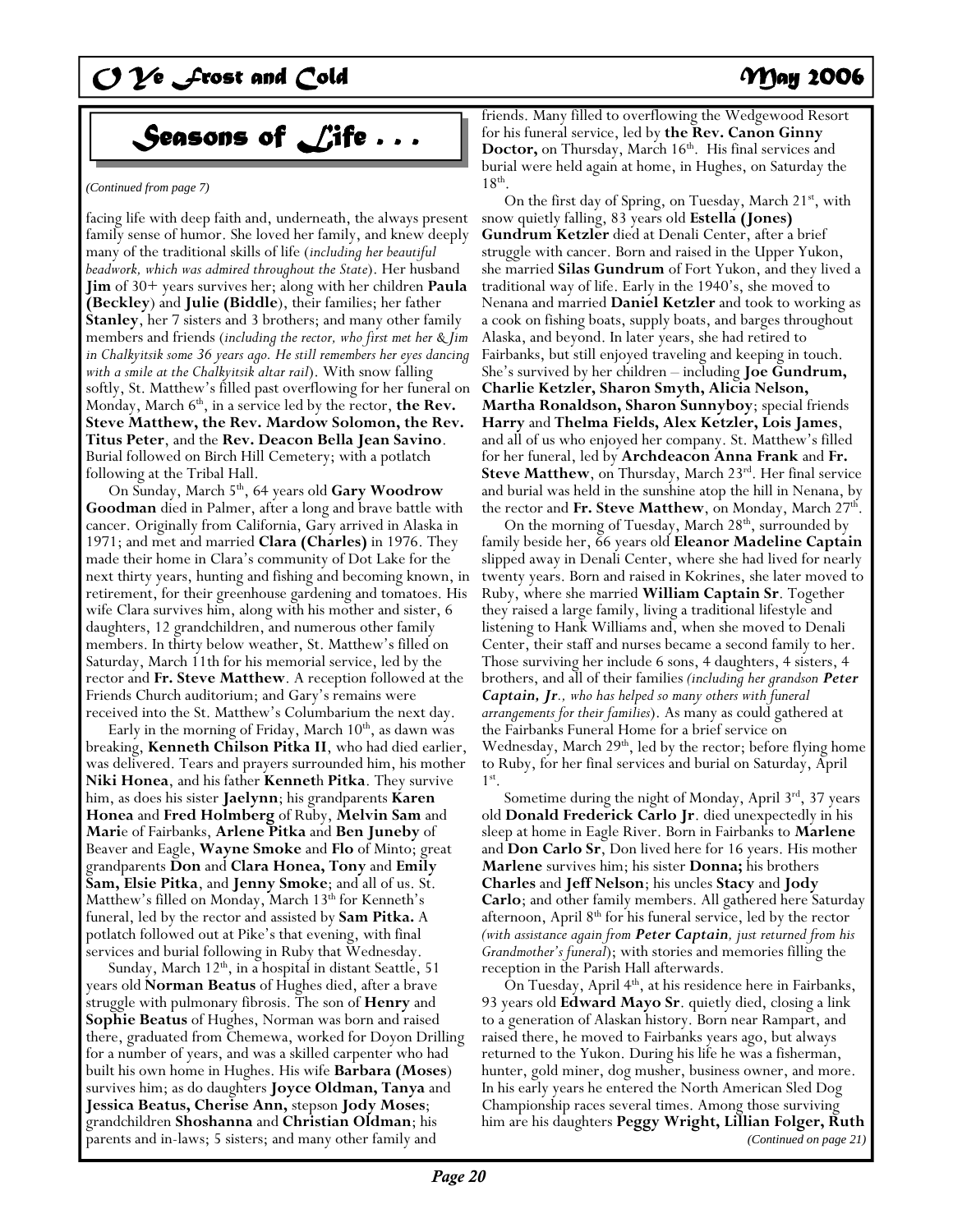# *Seasons of Life . . .*

**Macchione**, and their families; his sons **Clyde, Fred, Eddie, Leonard**, and **Harold** and **John Greenway**, and all of their families; 56 grandchildren, 95 great grandchildren, and more family and friends near and far. The David Salmon Tribal Hall filled to capacity for "Mr. Ed's" funeral late Saturday morning, April  $8<sup>th</sup>$ . The service was conducted by the rector and **Fr. Stephen Matthew**, with **Sam Pitka** providing music *(and Anna Huntington-Kriska coordinating everything superbly, as usual*). A potlatch followed that evening, and Mr. Mayo was laid to rest back home in Rampart Monday, April 10<sup>th</sup>.

In the quiet early morning of Thursday, April 6<sup>th</sup>, with family and prayer around her, 78 years old **Lilly Herbert**, of Denali Center and Chalkyitsik, slipped ahead of us to Easter. Born and raised in Chalkyitsik, Lilly lived there all of her life, living a traditional life – cutting moose in the Fall, cleaning geese in the Spring, and sewing under the shade of a tree. She was noted throughout the Interior for her beautiful beadwork, and many enjoyed her bread and *Khwaii luu chyaa*. She'd been resident in Denali Center the last four or so years, always gently smiling, always attending the services. Her sisters **Minnie Salmon** and **Martha McKeown** survive her, as do her children and their families – **Paul "Snook"** and **Alma Herbert, Virginia, Christine; Patricia, Agnes** and **Peter Druck**, **Merle** and **Pamela Herbert, Stephanie Herbert** and **Bryan Joseph, Terry** and **Tina Herbert**; her special grandchild **Ami**, 17 special grandchildren, 13 great-grandchildren; and many many others. St. Matthew's filled for her funeral Monday, April 10th, in a service that was led by the rector**, the Rev. Steve Matthew,** and **the Rev. Deacon Bella Jean Savino**, with **Peter Solomon** assisting with music. Her final services and burial were held at home in Chalkyitsik the next day.

And finally, on Monday morning, May  $1<sup>st</sup>$ , in the Season of Easter, 89 years old **Emma Fleenor**, the mother of **Ann Fleenor**, quietly passed away in the Fairbanks Hospital. And prayers were said, as memories and tears quietly filled the room. Born in Michigan, but spending most of her life in Wyoming, Emma came to be with Ann and us some 6 years ago. She and Ann were familiar occupants of the front pew on Sunday morning, until transportation just finally became too difficult. Faithful Lay Eucharistic Ministers visited her then every Sunday. Her final services and burial will be back home in Wyoming.

 Other deaths during this time, either here or elsewhere, affected our life together, were remembered in prayer, and need to be noted. These included 60 years old Tok resident **Myra David**, who died here in the Fairbanks Hospital Monday, February  $20<sup>th</sup>$ , and whose final services were held at home in Tetlin; 48 years old Circle resident **Norman Carroll**, who also died in the Fairbanks Hospital February  $20<sup>th</sup>$ ; and whose final services were at home in Circle Friday, February 24th (*Norman's father – Albert Carroll Sr – had just died the previous month*); and 86 years old **Martha "Montie" Carlo Littlefield** of Sitka, who died there Thursday March 2nd.Montie was born in Rampart; raised in the Ft. Yukon

Mission by **Dr**. and **Mrs. Grafton Burke**; and was a surrogate Mother and Grandmother to generations of Mt. Edgecumbe students. Her funeral was there in Sitka Monday, March 6th (*with Archdeacon Anna Frank from the Bishop's Office attending to represent all of the rest of us).* Our good friend, 43 years old **Elmer Riley** of Minto, died tragically in Fairbanks Monday, March 13<sup>th</sup>; and his services were held at home in Minto Tuesday, March 21st. 92 years old **Grandmother Mary Thompson** of Ft. Yukon and Chalkyitsik died in Wasilla Saturday, March 18th; and her funeral was held back home in Ft. Yukon Friday, March 24<sup>th</sup>. Familiar Manley Hot Springs resident, 84 years old **Charles**  Dart, died on Monday, March 20<sup>th</sup>; and his funeral was held there Saturday, April 1<sup>st</sup>. On Friday, March 24<sup>th</sup>, the body of our friend, 38 years old **Jesse Demientieff** of Huslia, was finally found and recovered. Jesse, who was married to **Orville Huntington** of Huslia and the mother of two, had disappeared in bad weather some five weeks earlier, on a caribou hunting trip out of Huslia. Folks from throughout the region had searched endlessly for her; and her funeral was held there on the Koyukuk in the days following. On Wednesday, March 29<sup>th</sup>, 55 years old Allen Lee John of Circle died there; and his funeral was held there Monday, April 3rd. (And also during the month of March, **Kriska**, a small black Pomeranian that **Bishop MacDonald** had confirmed here back in 2003, also died.)

In the early morning hours of Saturday, April 8<sup>th</sup>, Choir member **Jim Hameister's** father – 60 years old **Jimmy Hameister Sr** – passed peacefully away at home, with his wife **Bonnie** and his son beside him. On Palm Sunday, April 9th, in Duluth, Minnesota**, Bishop Mark MacDonald's**  father – 77 years old **Adrian Blake MacDonald** – passed away, and his services were held there later in the week (*Cards and memorials can be sent to Bishop and Mrs. MacDonald at the Bishop's Office: 1205 Denali Way; Fairbanks 99701*). 87 years old **Albert Kangas** of the Pioneer Home and Ruby also passed away on Palm Sunday, April  $9<sup>th</sup>$ ; and his funeral was held at home in Ruby on Good Friday, April 14<sup>th</sup>. 92 years old **Cecelia Johnson** of Denali Center passed away there on Wednesday, April 12<sup>th</sup>; and her funeral was held in Tanana Easter weekend. On Easter Tuesday, April 18th, 83 years old **Fred Demit** of the Upper Tanana died in Tanacross, surrounded by family. His funeral was held in Tetlin Friday, April 21st. On Saturday, April 22nd, 22 years old **Stuart Demoski** died; and his funeral was held in Nulato Friday, April 28<sup>th</sup>. And on Sunday, April 23<sup>rd</sup>, 55 years old **Janel Thompson,** the wife of Fairbanks City Mayor **Steve Thompson**, died after a struggle with cancer. Her funeral was Monday May  $1<sup>st</sup>$  at the First Presbyterian Church.

 There were other moments of grief during this time. On Sunday, March  $12<sup>th</sup>$ , when the Lessons spoke of wood and fire and crosses, word was received here that the historic **Holy Trinity Church** in Juneau, where **the Rev. George**  and **Hunter Silides** and children are, had burned completely to the ground during the Night. Thankfully no one was hurt, but it was a complete loss of everything inside the Church. The services here that Sunday were filled with *(Continued on page 22)*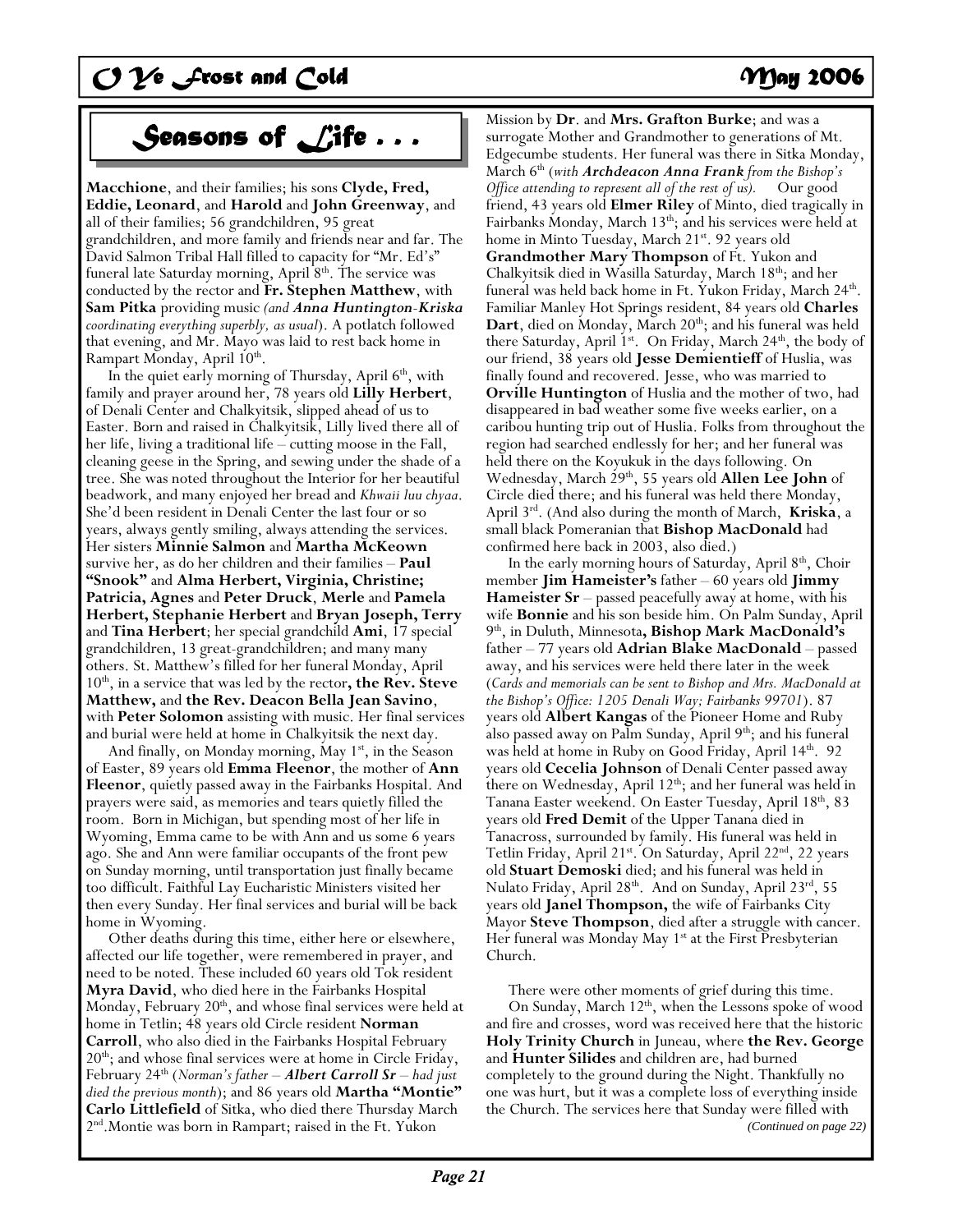# *Seasons of Life . . .*

shock and tears. St. Matthew's raised an initial  $+$ \$1300 as a contribution, and our prayers and contributions continue [*See related articles in this Newsletter*].

 It was some Time, this Lenten Spring; leaving us all wearily longing for the Easter Proclamation of Resurrection.

## *Chocolate Trifles and Visitors and Other Transitions*

 Lent and Spring, in both obvious and subtle ways, are times of Transitions, and comings and goings. St. Matthew's hosted three conferences during this period: an **Indigenous Women's Conference** was held the last weekend of February (*February 24-26*); **Bishop MacDonald** led a special presentation on the Windsor Report, in preparation for June's General Convention, Tuesday, March 14<sup>th</sup>; and we hosted one of the continuing sessions of the Diocesan Leadership for New Directions April 20<sup>th</sup> through April 24th. All of these brought by new and old friends. Other visitors wandered through too. On Wednesday, March 8<sup>th</sup>, **Elsom Eldridge Jr**. stopped by to visit. He had left St. Matthew's when he was 5 years old, when World War Two was beginning. His father, **the Rev. Elsom Eldridge Sr**., was the priest here from 1939 -1942. **Carol Phillips** (*the widow of the Rev. John Phillips*) was here visiting Sunday, March 26th**; Clark Gordon** (*grandson of Bishop and Shirley* Gordon) showed up from Savannah on Sunday, April 2<sup>nd</sup>; **Sarah Isto**, Holy Trinity/Juneau Vestryperson, surprised us at Midnight Compline Tuesday, April 4th; **Lloyd** and **Bev Schommer** returned from their Winter Exile Outside Wednesday, April 5th; and **Lana Palmer** of Ketchikan joined the Thursday Pioneer Home Eucharist Maundy Thursday, April 13<sup>th</sup>. There were also leavings: Sexton **Fiona Stewart-Campbell** resigned and left us Friday, April  $7<sup>th</sup>$ .

 As we began facing into Lent, in those Last Days of Epiphany, we were given images of ministry and service to hold onto. On Sunday, February 26<sup>th</sup>, Marty Thomas retired as Chair of the Altar Guild, after 21 years of coordinating and directing this Ministry and Service at the Heart of our Life together. She received two dozen roses. **Cathy Giacomazzi** and **Mary Johnston** have now become the new co-chairs of the Guild. Then, several days later, as we gathered on Shrove Tuesday, February 28<sup>th</sup> for the Annual "*Bring-what-we-have-to-give-up-decadent-dessert*" covered dish, we colored and hid the "*Alleluia*", filled with our prayers for Spring, and marveled at the Chocolate Trifle that **Cathy Giacomazzi** had brought.

 That's what we remembered as we headed into the crossed wilderness of Lent. Faithful service of the heart and roses and chocolate. All things transition and change. Roses and chocolate and the heart endure.



Monday morning of Holy Week

# **A LITTLE MORE CORRESPONDENCE . . .**

## *Spring Arrives on the Lower River*

 *April 27th* 

*It's been bright and beautiful, and below freezing until this week....what I've come to believe is a wonderful spring. Now the temperatures are getting a little higher and the snow is starting to melt. Walking to school this* 

*morning I felt like I was walking through a clumped sugar bowl. And don't let me forget to mention that the birds have begun to arrive -- ditsin, ni/tiy, tavo, nondahl, vats, yith gagga, etc. (Geese, cranes, swans, ducks, seagulls, snowbirds.) We won't mention what happens to kids' focus on school when spring arrives!* 

*Jeanette* 

*[NOTE: "Jeanette" is Jeanette Dementi, once upon a time St.Matthewite, now married to Jim Dementi and they live at home in Shageluk.]*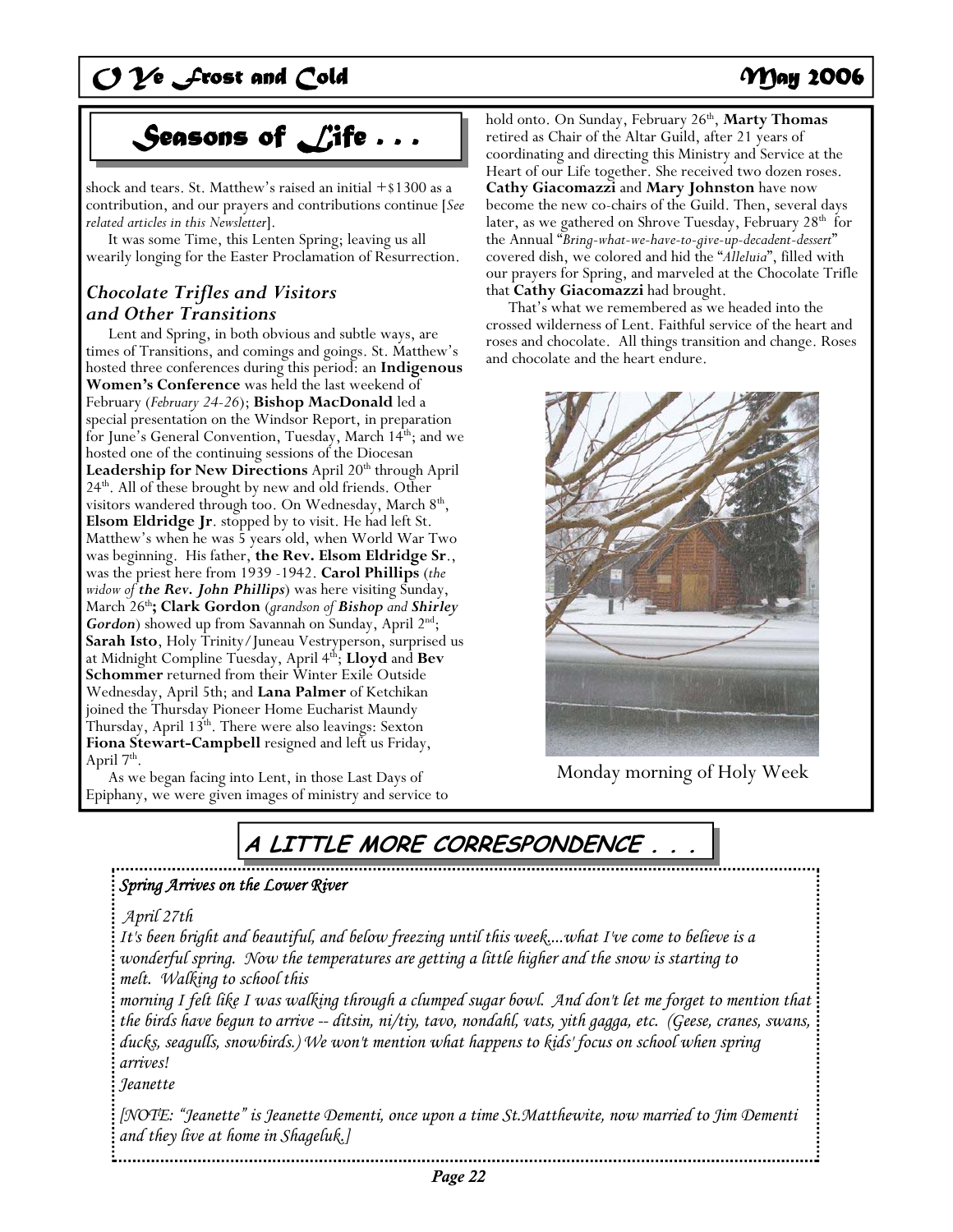## **SUMMARY of the MARCH 2006 VESTRY MEETING**

The Vestry of St. Matthew's met for their regular monthly Vestry meeting on Monday, March 27<sup>th</sup>, in

the Parish Nursery. The following were present for the meeting: the rector, Senior Warden **Bruce Gadwah,** Junior Warden **Tom Marsh,** Vestry Clerk **Cathy Davis, Darrel Zuke, Julia Cockerille, Gregg Eschright, Teresa Moore, and** Parish Treasurer **Carolyn Nethken.** Following an Opening Gospel Based Discipleship Study of John 4:43-54, the following actions were discussed or taken:

- † It was passed to accept the minutes of the February meeting, as corrected.
- † Treasurer **Carolyn Nethken** reviewed the Financial Report. February Operating Income totaled \$17,781 (YTD Operating Income = \$39,530); February Operating Expenses totaled \$21,819 (YTD Operating Expenses = \$47,404.) This resulted in a Monthly Deficit of -\$4038; and now a **Year-to-Date Deficit of -\$7,874**. Given this, the anonymous contribution from the Tikkun, Inc. was gratefully noted, and deposited in the Operating Fund account.
- † Reports were heard from the various Vestry Committees, including **Cathy Davis** reporting on the Stewardship Committee; **Julia Cockerille** reporting on the Long-range Planning Committee, Junior Warden **Tom Marsh** reporting on the Building and Grounds Committee; and **Gregg Eschright** and **Teresa Moore** reporting on the

plans of the Hospitality/ Friendly Committee.

† There was discussion and planning for Parish Barbecues on May  $7^{th}$  and June  $4^{th}$ . † A report was received from **Andrea** and **Oliver Backlund** on activities of the Tanana Valley Christian Conference; and the

Vestry noted that The Good Friday Ecumenical Service will be held at noon at St. Matthew's this year.

- † The rector discussed plans to contact an archivist at the University of Alaska regarding our archives; and the best way to protect them in the wake of the fire at Holy Trinity and their loss of all their archives. **Darrel Zuke** will look into our insurance coverage and report back to the Vestry on whether it is current.
- † There were a variety of discussions including the future of the Sexton's position; plans for Holy Week and Easter; the Adult and Youth Confirmation programs; the June Interior Deanery meeting; the April LOGOS Training in Anchorage; and the need to look into fire alarm upgrades.
- † It was agreed the next regular meeting of the Vestry would be Monday, April 24, 2006 at 6:00pm in the Parish Hall. (Some though had liked meeting in the Nursery with the company of the stuffed animals).

The meeting concluded with a reflection by Vestry members on what really had happened at the meeting and what significance it had for our lives together and for the Church.

# **St. Matthew's venturing CreW**

## Are you ready for this?

- Test your limits.
- Meet new friends.
- Make a difference.
- √ Go Venturing!

### Would you like to do more than just bum around the town doing the same old thing as last summer?

St. Matthew's Parish Hall May 16, information and refreshments for young adults ages 14 – 20. For more info, please call Cathy Plumlee @452-1130 or email cjpbsa@acsalaska.net